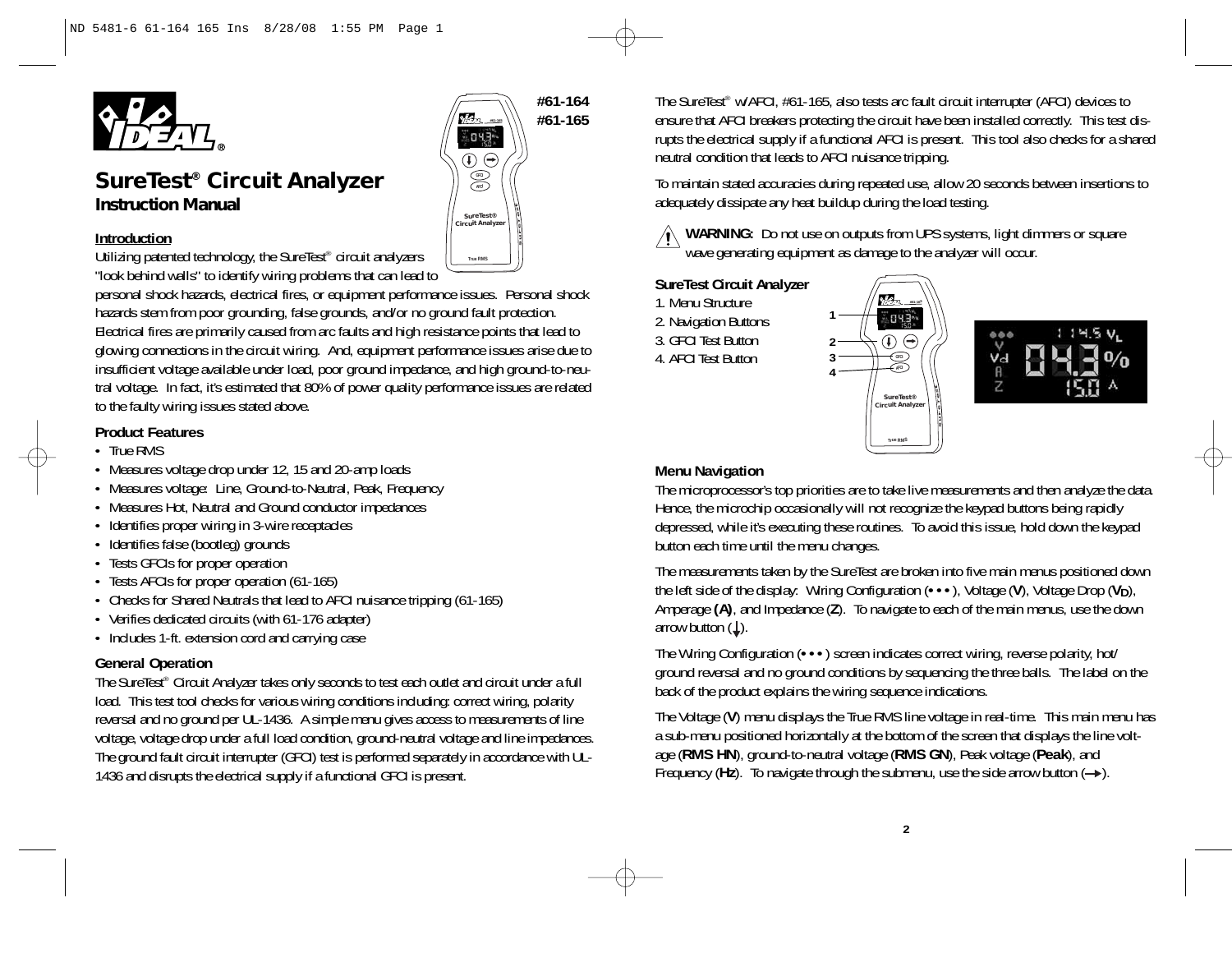The Voltage Drop ( $V_D$ ) screen dual displays percent voltage drop with a 15 amp load along with the resultant loaded voltage (V<sub>I</sub>). This main menu has a submenu, which also displays the percent voltage drop and loaded voltage with 20 amp and 12 amp loads. To navigate through the submenu, use the side arrow button  $( \rightarrow )$ .

The Amperage **(A)** menu displays the Estimated Load on Line (**ELL**) in real-time and holds the maximum amperage in the upper right of the display. The main menu has a submenu positioned horizontally which displays (**ASCC1**), Available Short-Circuit Current from H-N and (**ASCC2**) Available Short Circuit Current H-N-G. To navigate through the submenu, use the side arrow button.  $(\rightarrow)$ 

The Impedance (**Z**) main menu displays the impedance in ohms (Ω) of the hot conductor. This main menu has a sub-menu positioned horizontally at the bottom of the screen that also displays the neutral (**N**) and ground (**G**) conductor impedances. To navigate through the submenu, use the side arrow button  $( \rightarrow )$ . Note that testing the ground impedance will trip a GFCI protected circuit.

### **GFCI Test Button**

Depressing this button displays the GFCI main menu. Two tests can be performed in this menu: **GFCI** and **EPD**. The GFCI tests **G**round **F**ault **C**ircuit **I**nterrupting devices by faulting 6-9mA from hot-toground per UL-1436. The **EPD** tests those breakers, which have an



**E**quipment **P**rotective **D**evice feature that trips the breaker if a ground fault of greater than 30mA is detected. Pressing the side arrow button  $( \rightarrow )$  navigates between these two tests. Once the desired test is highlighted, depress the GFCI test button on the keypad to activate the test.

# **AFCI Test Button**

Depressing this button displays the AFCI main menu. Two tests can be performed in this menu: **AFCI** and **NEUT**. The AFCI tests **A**rc **F**ault **C**ircuit **I**nterrupting devices by creating a 106-141 amp short-duration arc between the hot and neutral conductors



per UL1436. The **NEUT** tests for a Shared **Neut**ral or falsely grounded neutral conductor, which causes AFCI breakers to nuisance trip with normal loads. This test applies 300mA between hot and neutral to ensure that the AFCI breaker does not trip.

# **Testing Procedure**

# **Wiring Verification**

Immediately after being inserted into a receptacle, the SureTest displays the IDEAL logo while it performs a battery of tests. The first test result displayed is the wiring condition. The SureTest checks for the following conditions and indicates the test result on the display.



#### **Wiring Condition Display Indication HGN** Correct Wiring  $O$   $O$   $O$ No Ground  $\circ$  $\bullet$   $\circ$ Polarity Reversal  $\bullet$  -  $\circ$  - $\bullet$  -Open/Hot Neutral False Ground  $\circ$



If the wiring condition is other than normal, the SureTest is limited on its measurements that can be performed. If a no ground condition exists, only the line voltage and voltage drop measurements are available. In a hot/ground reversal, open neutral or open hot condition, the unit will not have any power so the display will be blank.

# **Notes:**

- 1) Will not detect two hot wires in a circuit.
- 2) Will not detect a combination of defects.
- 3) Will not detect reversal of grounded and grounding conductors.

# **False Ground Indication**

The SureTest indicates when a false ground condition exists from an improper bond via a bootleg (ground jumper wire at the outlet device) or inadvertent contact of the ground wire to the neutral connection. Note that if the SureTest is within 15-20 feet of the main panel, the unit will indicate a false ground condition on a properly wired circuit due to its close proximity to the proper ground-neutral bond in the main panel.

# **Voltage Measurements**

The line voltage measurement should be 120VAC +/-10% fluctuation at 60 Hz. The peak voltage should be 1.414 times the rms line voltage reading for a clean sine waveform. Ground-toneutral voltage should be less than 2 VAC. In a single-phase circuit, a higher ground-neutral voltage indicates excessive current leakage between the neutral and ground conductors. In a 3 phase circuit with a shared neutral, a high ground-neutral voltage could indicate an unbalanced load between the three phases or harmonic distortion on the shared neutral. Excessive groundneutral voltage may result in inconsistent or intermittent equipment performance.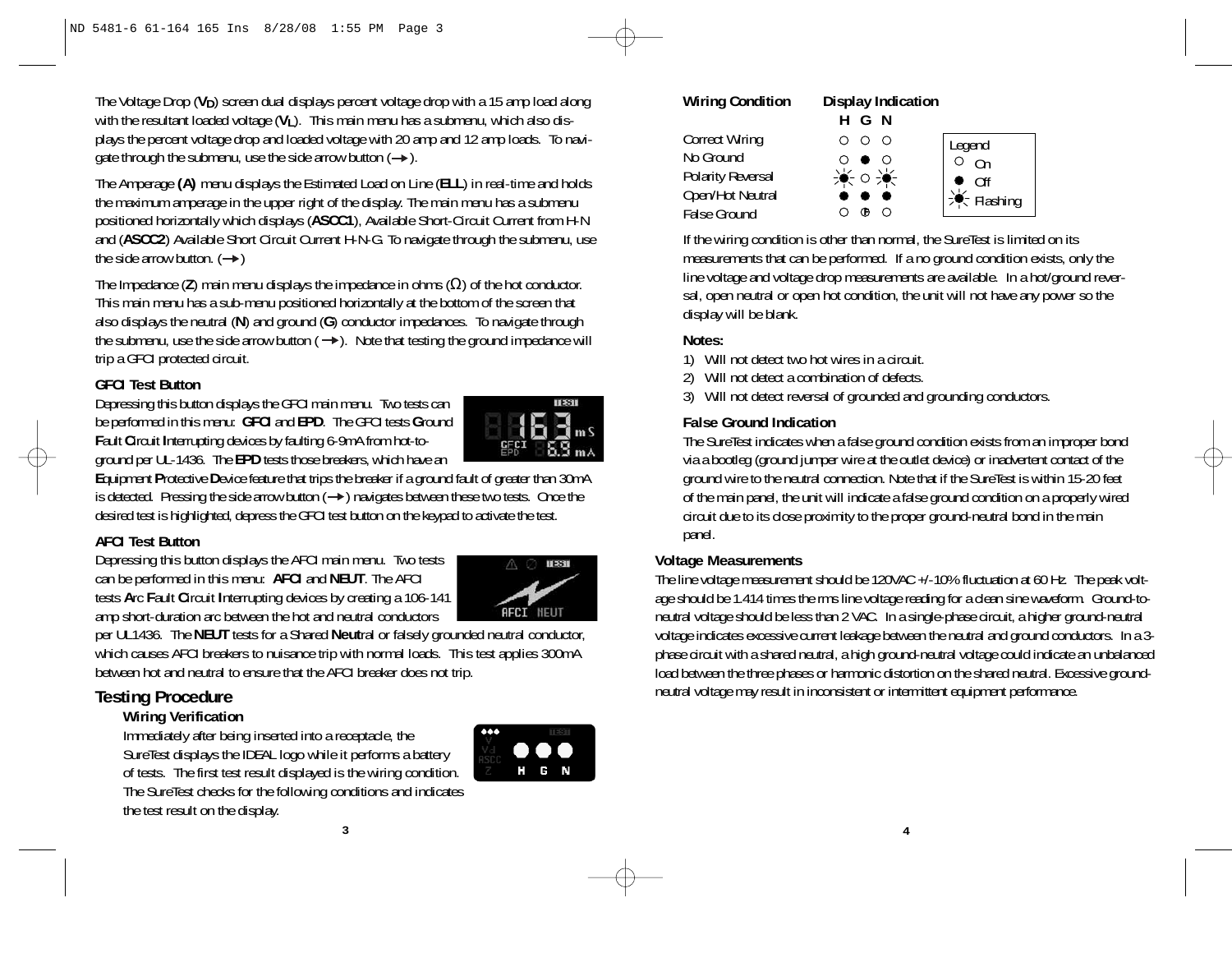**Measurement Expected Problem Possible Possible Result Causes Solutions** Too much load on Redistribute loads the load on circuit.  $\Box$  on the circuit. High resistance | Locate high resistance connection within connection/device and the circuit or at The repair/replace. the panel. Supply voltage Consult power too high/low. company. Current leaking | Identify source of leakage from neutral to  $\parallel$  multiple bonding points, ground. equipment or devices. Unbalanced 3- Check load balance phase system. <br>and redistribute load. Triplen harmonics | Oversize neutral to returning on impedance. Reduce<br>utral in 3-phase harmonic effect via neutral in 3-phase system. **filter or other methods.** Supply voltage | Consult power too high/low. company. High Peak Loads<br>
on line caused by<br>
electronic devices on electronic devices on<br>circuit and redistribute electronic equipment on line. if necessary. Supply frequency | Consult power too high/low. company. Line Voltage 120VAC 220VAC Neutral-Ground Voltage Peak Voltage 120VAC 220VAC Frequency 108-132VAC 198-242VAC  $<$  2VAC. Voltage 153-185VAC 280-342VAC 60HZ High/low High G-N >2VAC High/low peak voltage High/low frequency

Troubleshooting Tips for Voltage Issues

 $\angle$ **!** WARNING: Do not exceed the unit's maximum voltage rating of 250VAC.

# **Voltage Drop (V<sub>D</sub>) Measurements**

The SureTest measures the line voltage, applies a load on the circuit, measures the loaded voltage, then calculates the voltage drop. Results are displayed for 12A, 15A, and 20A loads. The National Electrical Code recommends 5% as the maximum voltage drop for branch circuits for reasonable efficiency (NEC article 210-19. FPN 4). And, the voltage under load  $(V<sub>l</sub>)$  should not drop below 108VAC for reliable equipment operation.

A good branch circuit should start out with less than 5% voltage drop at the furthest receptacle from the panel at the end of the cable run. Then, each receptacle tested in sequence towards the panel should show a steady decrease in voltage drop. If the voltage drop is above 5% and does not noticeably decrease as you get closer to the first device on the circuit, then the problem is between the first device and the panel. Visually check the terminations at the first device, the wiring between the device and the panel, and the circuit breaker

connections. High resistance points can usually be identified as hot spots using an infrared thermometer or by measuring the voltage across the breaker. If the voltage drop exceeds 5% but noticeably decreases as you nearer the panel, the circuit may have undersized wire, too long of a cable run, or too much current on the circuit. Check the wire to ensure that it is sized per code and measure the current on the branch circuit. If a voltage drop reading changes significantly from one receptacle to the next, then the problem is a high impedance point at or between two receptacles. It is usually located at a termination point, such as a bad splice or loose wire connection, but it might also be a bad receptacle.

Troubleshooting Tips for Voltage Drop

| Measurement  | <b>Expected</b><br>Result | Problem              | Possible<br>Causes                                                      | Possible<br><b>Solutions</b>                                           |
|--------------|---------------------------|----------------------|-------------------------------------------------------------------------|------------------------------------------------------------------------|
|              |                           |                      | Too much<br>load on<br>the circuit.                                     | Redistribute the<br>load on<br>the circuit.                            |
| Voltage Drop | $< 5\%$                   | High Voltage<br>Drop | Undersized wire for<br>length of run.                                   | Check code requirements<br>and re-wire if necessary.                   |
|              |                           |                      | High resistance<br>connection within<br>the circuit or at<br>the panel. | Locate high<br>resistance connection/<br>device and<br>repair/replace. |

# **Estimated Load on Line (ELL) Measurement**

The SureTest now estimates the load on a branch circuit to provide an indication of how much capacity in the circuit remains or to quickly check if the circuit is dedicated. This function is a rough estimate (no stated accuracy), as accurately measuring circuit current has to be done with a clamp meter at the electrical panel. The proprietary way in which these calculations are made allows the user to plug the unit into an outlet and quickly determine the current load on that branch circuit.

Both the distance of the SureTest from the load and branch circuit impedance will affect accuracy. Best accuracy is obtained by positioning the SureTest in the same outlet as the largest load on line; otherwise, try to position the SureTest between the load(s) and the electrical panel. The maximum amperage reported by the tester is 15A.

#### **ASCC Measurement**

The SureTest calculates the Available Short-Circuit Current (ASCC) that the branch circuit can deliver through the breaker during a bolted fault (dead-short) condition.

The ASCC is calculated by dividing the line voltage by the circuit's line impedance (hot + neutral). Depressing the side arrow  $( \rightarrow )$  displays the worst-case scenario where all three conductors (hot, neutral, ground) are shorted together -- the neutral and ground provide a lower impedance via a parallel return path. Note that this second test will trip a GFCI. See the following equations for clarification.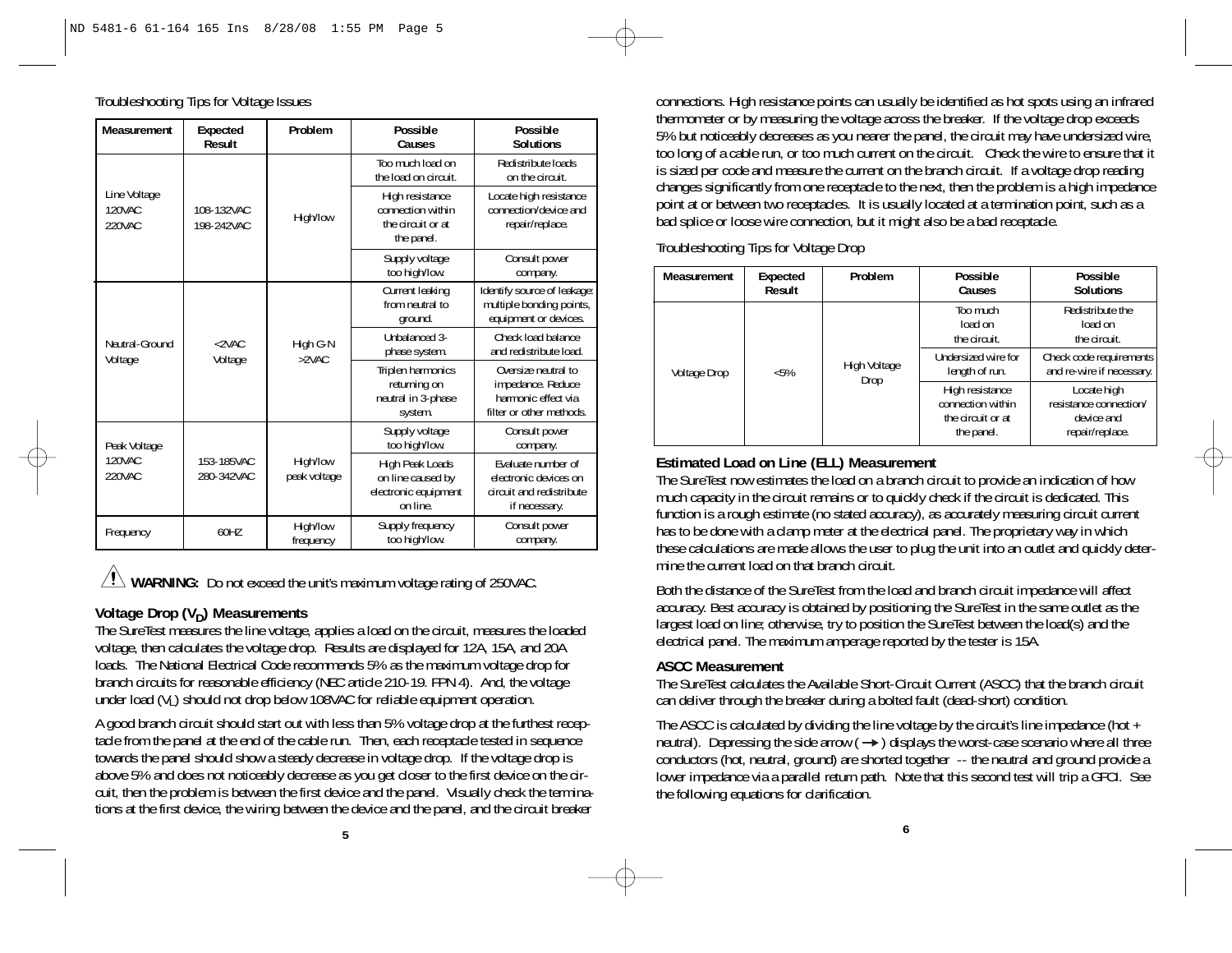ASCC<sub>1</sub> = Line Voltage (V<sub>HN</sub>)/ (Hot  $\Omega$  + Neu  $\Omega$ )

ASCC $_2$  = Line Voltage (V<sub>HN</sub>)/ (Hot  $\Omega$  + 1/(1/Neu  $\Omega$ + 1/ Grd  $\Omega$ )

#### **Impedance (Z) Measurements**

If the voltage drop measurement exceeds 5%, analyze the hot and neutral impedances. If one is significantly higher than the other, the problem is with the conductor with the much higher impedance. Then, check all connections on that conductor back to the panel. If both impedances appear high, the source can be undersized wire for the length of run, a bad device, or poor connections at the pigtails, devices, or panel.

The ground impedance measured should be less than 1 ohm as a rule of thumb to ensure that fault current has a sufficient path back to the panel. IEEE states the ground impedance should be less than 0.25 ohms to ensure the ground conductor can safely return any fault current which could damage equipment on the circuit. Surge suppression systems require a good ground to adequately protect equipment from transient overvoltages. Note that a small amount of current is applied to the ground conductor to accurately measure its impedance. By the inherent nature of this test, a GFCI protected circuit will trip unless the device is temporarily removed from the circuit.

Troubleshooting Tips - Impedances

| Measurement     | Expected<br>Result                          | Problem                           | Possible<br>Causes                                                      | Possible<br><b>Solutions</b>                                       |
|-----------------|---------------------------------------------|-----------------------------------|-------------------------------------------------------------------------|--------------------------------------------------------------------|
|                 | $<$ 0.0048 $\Omega$ /foot<br>of 14 AWG wire |                                   | Too much load<br>on branch circuit.                                     | Redistribute the load<br>on the circuit.                           |
| Hot and Neutral | $<$ 0.003 $\Omega/$ foot<br>of 12 AWG wire  | High conductor                    | Undersized wire<br>for length of run.                                   | Check code requirements<br>and rewire if necessary.                |
| Impedance       | $< 0.001 \Omega$ / foot<br>or 10 AWG wire   | impedance                         | High resistance<br>connection within<br>the circuit or at<br>the panel. | Locate high resistance<br>connection/device<br>and repair/replace. |
| Ground          | $<$ 1 $\Omega$ to<br>protect people         | High ground                       | Undersized wire<br>for length of run.                                   | Check code requirements<br>and re-wire if necessary.               |
| Impedance       | protect<br>equipment                        | $<$ 0.25 $\Omega$ to<br>impedance | High resistance<br>connection within<br>the circuit or at<br>the panel. | Locate high resistance<br>connection/device<br>and repair/replace. |

**7**

# **GFCI Testing**

To test the GFCI device, the SureTest<sup>®</sup> creates an imbalance between the hot and neutral conductors by leaking a small amount of current from hot to ground using a fixed value resistor. The test current applied by the SureTest<sup>®</sup> should not be less than 6mA or greater than 9mA per UL-1436. A functional GFCI should sense the imbalance and disconnect the power. The SureTest displays the actual test current in milliamps and trip time in milliseconds.

To conduct a GFCI test, press the GFCI button to enter the GFCI main menu. The GFCI symbol in the display should be highlighted as the default test. If EPD is lit, then use the side arrow  $(\rightarrow)$  to highlight the GFCI symbol. Then, press the GFCI button to activate the test. The actual current being leaked to ground is displayed. The TEST icon and hourglass symbol appear on the display to let the user know that the GFCI test is being performed. The GFCI device should trip within the UL established guideline causing the display to blank out with the loss of power. When the GFCI device is reset, the unit displays the actual trip time that the GFCI took to respond to the current imbalance and open the circuit. Pressing the down arrow button  $(\downarrow)$  returns it to the wiring verification mode. If the GFCI fails to trip, the SureTest terminates the test after 6.5 seconds. Further inspection should determine whether the GFCI circuitry is faulty, the GFCI is installed incorrectly, or if the circuit is protected by a GFCI device.

UL Guideline for trip time:  $T = \left(\frac{20}{1}\right)^{1.43}$  Where:  $T =$  seconds (s)<br> $I =$  milliamps (mA)

#### **Notes:**

- 1) In order to test a GFCI in a 2-wire system (no ground), the #61-175 ground continuity adapter must be used. Connect the alligator clip on the adapter to a ground source, such as to a metal, water or gas pipe.
- 2) All appliances or equipment on the ground circuit being tested should be unplugged to help avoid erroneous readings.

In addition to performing a GFCI test for evaluating personal protection from shock hazards, the SureTest can also conduct testing to ensure equipment protection from ground faults exceeding 30mA. The method of operation is the same as the GFCI test noted in the first paragraph above but uses a different resistor to create a 30mA leakage current from hot-toground. To conduct an EPD test on an Equipment Protective Device, press the GFCI button to enter the GFCI main menu. The GFCI symbol in the display should be highlighted as the default test. Press the side arrow  $(\rightarrow)$  button to highlight the EPD symbol. Then, press the GFCI button to activate the test. The actual current being leaked to ground is displayed. The TEST icon and hourglass symbol appear on the display to let the user know that the EPD test is being performed. The EPD should trip causing the display to blank out with the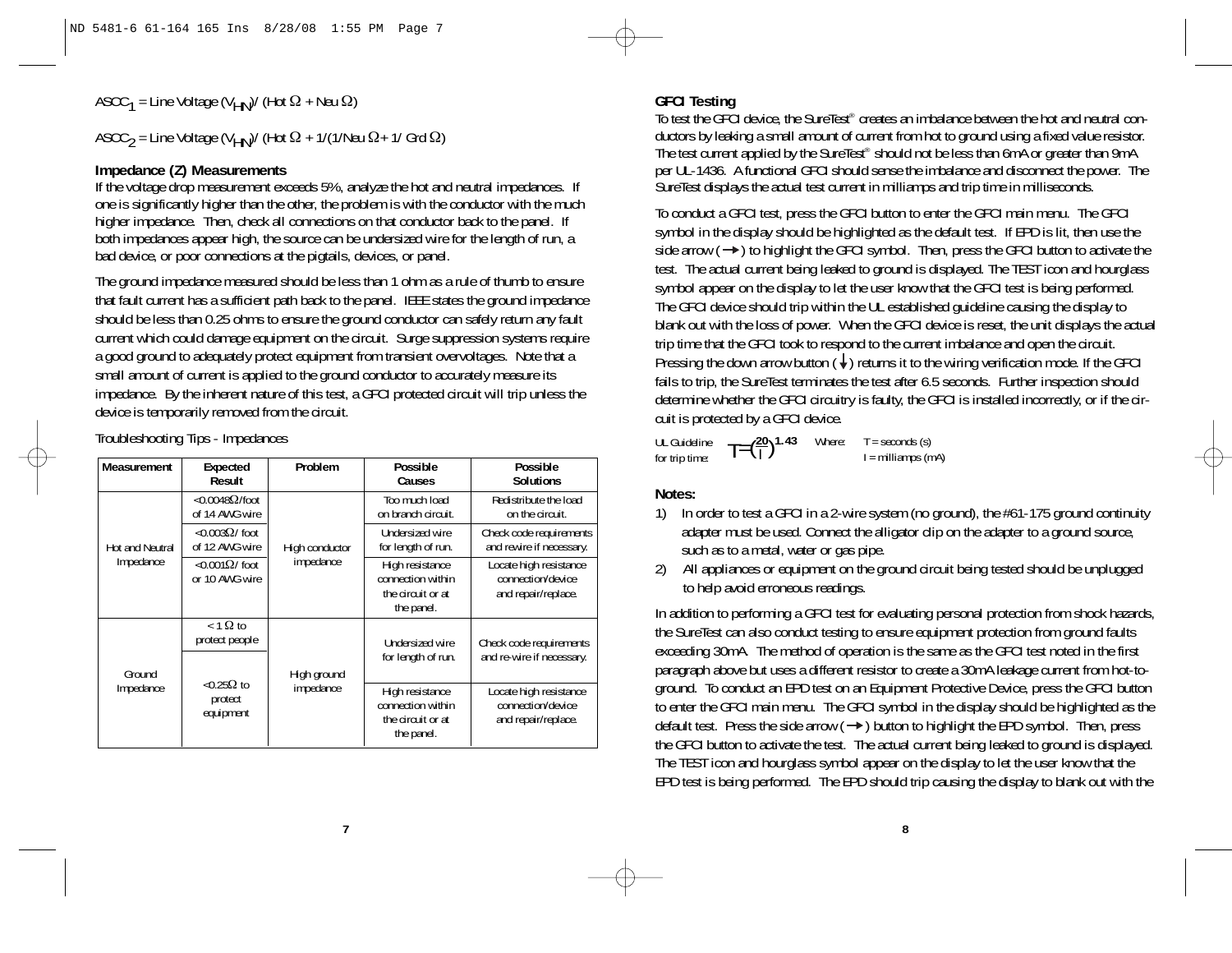loss of power. When the EPD is reset and power is restored, the unit displays the actual trip time that the EPD took to respond to the current imbalance and open the circuit. Pressing the down arrow button  $(\downarrow)$  returns it to the wiring verification mode. If the EPD fails to trip, the SureTest terminates the test after 6.5 seconds. Further inspection should determine whether the EPD circuitry is faulty, the EPD is installed incorrectly, or if the circuit is protected by an EPD.

### **Troubleshooting Tips**

| Measurement      | Expected<br>Result                    | Problem                                          | Possible<br>Causes                     | Possible<br><b>Solutions</b>                                                                          |
|------------------|---------------------------------------|--------------------------------------------------|----------------------------------------|-------------------------------------------------------------------------------------------------------|
| <b>GFCI</b> Test | <b>GFCI trips</b><br>within trip time | GFCI doesn't<br>trip within proper<br>trip time. | GFCI maybe<br>installed<br>improperly. | Check wiring for proper<br>installation in accordance<br>with manufacturer's<br>instructions and NEC. |
|                  |                                       | GFCI doesn't trip.                               | GFCI may be<br>defective.              | Check wiring and ground.<br>Replace GFCI if necessary.                                                |

# **AFCI Testing (#61-165 only)**

The SureTest® w/AFCI applies 8-12 current pulses in less than a half second across hot-toneutral with each pulse no longer than 8.3ms in duration, and having an amplitude of 106- 141 amps in accordance with UL1436. A functional AFCI breaker should recognize these current pulses as a dangerous arc and disconnect the power to the circuit. To restore power, reset the breaker at the panel.

To properly test the AFCI, execute the following steps:

- 1) Consult the AFCI manufacturer's installation instructions to determine that the AFCI is installed in accordance with the manufacturer's specifications.
- 2) Plug in the SureTest and check for correct wiring of receptacle and all remotely connected receptacles on the branch circuit. Then, go to the panel and operate the test button on the AFCI installed in the circuit. The AFCI must trip. If it does not, do not use the circuit - consult an electrician. If the AFCI does trip, reset the AFCI.
- 3) Return to the tester and press the AFCI button on the tester to enter the AFCI main menu. The AFCI symbol in the display should be highlighted as the default test. If NEUT is lit, then use the side arrow  $($   $\rightarrow)$  to highlight the AFCI symbol. Then, press the AFCI button to activate the test. The TEST icon and lightning bolt symbol light brightly on the display to let the user know that the AFCI test is being performed. The AFCI device should trip causing the display to blank out with the loss of power. If the AFCI fails to trip, the SureTest® will not lose power and the display shows a dimly lit

**9**

lightning bolt. This non-trip condition would suggest:

a) A wiring problem with a totally operable AFCI, or

b) Proper wiring with a faulty AFCI.

- Consult with an electrician to check the condition of the wiring and AFCI.
- 4) CAUTION: AFCIs recognize characteristics unique to arcing, and AFCI testers produce characteristics that mimic some forms of arcing. Because of this, the tester may give a false indication that the AFCI is not functioning properly. If this occurs, recheck the operation of the AFCI using the test and reset buttons. The AFCI's test button function should demonstrate proper operation.

Note: The AFCI circuitry is protected by a thermal sensor to assure long life. If a thermometer icon appears in the display during repeated AFCI testing, the sensor delays further testing until the circuitry cools. At that point, the testing will automatically continue.

# **Shared Neutral Test (#61-165 only)**

AFCI breakers are prone to nuisance tripping when wired with a shared neutral or when the neutral conductor is accidentally grounded before the panel. The AFCI tripping occurs because it senses an imbalance between the current going out on the hot and the current returning on the neutral. A shared neutral between two hot conductors creates this imbalance. See the illustration below to see how this imbalance can occur.

The SureTest can test for these conditions by applying a small load of 300mA between hot and neutral to simulate a normal load and ensure that the AFCI breaker does not trip. To conduct a shared neutral test, press the AFCI button to enter the AFCI main menu. Press the side arrow  $(\rightarrow)$  to highlight the NEUT symbol. Then, press the AFCI button to activate the test. The TEST icon will light brightly while the test is being conducted. The AFCI breaker should not trip. If the breaker does trip, a shared neutral is the probable cause.

Illustration:

SureTest Shared Neutral Test w/300mA load

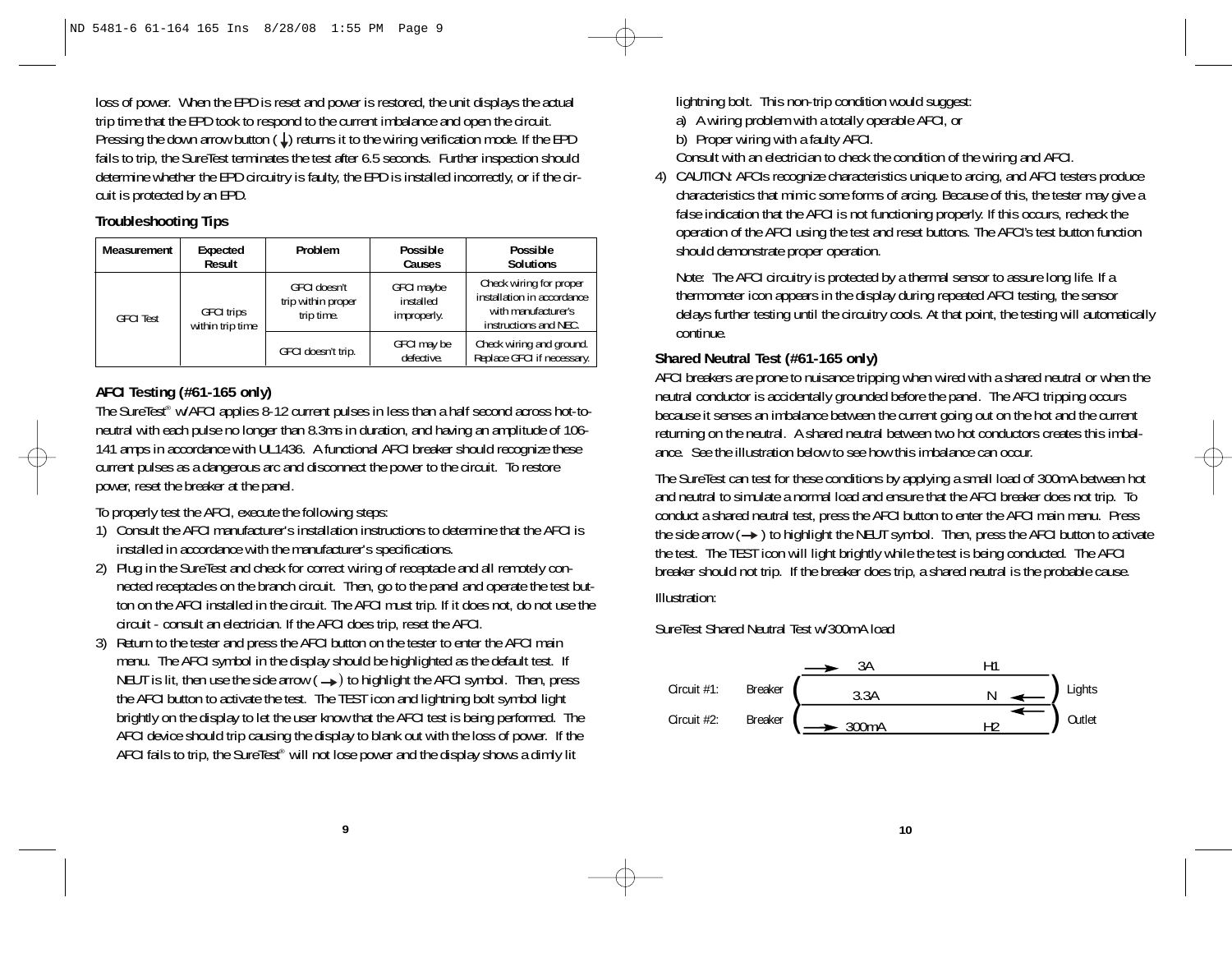| <b>Troubleshooting Tips</b> |  |
|-----------------------------|--|
|-----------------------------|--|

| Measurement                   | Expected<br>Result             | Problem            | Possible<br>Causes                                 | Possible<br><b>Solutions</b>                                                        |
|-------------------------------|--------------------------------|--------------------|----------------------------------------------------|-------------------------------------------------------------------------------------|
|                               |                                | AFCI does          | <b>AFCI</b> installed<br>incorrectly.              | Check wiring and re-<br>wire device according<br>to manufacturer's<br>instructions. |
| <b>AFCI</b> Test              | <b>AFCI trips</b><br>not trip. |                    | AFCI defective.                                    | Replace AFCI.                                                                       |
|                               |                                |                    | High source of<br>line impedance<br>or resistance. | Check for<br>high voltage<br>drop.                                                  |
| <b>Shared Neutral</b><br>Test | AFCI does<br>not trip          | AFCI does<br>trip. | Shared neutral<br>exists.                          | Re-wire circuit<br>per AFCI<br>manufacturer's<br>Instructions.                      |

# **Optional Accessories**

# **#61-183 Alligator Clip Adapter**

This adapter allows the SureTest to analyze non-outlet based circuits for branch circuit safety and performance. Simply plug the alligator clip adapter into the IEC connection on the front of the SureTest. Then, properly connect the hot (black), neutral (white) and ground (green) alligator clips onto the circuit. Correct test results are dependent on making good connections with the alligator clips onto the circuit.



**WARNING:** The SureTest is designed for 120/240VAC circuits only. Do not exceed the rating of the SureTest with this adapter.

This adapter also allows the operator to use the SureTest (#61-165 only) to verify AFCI protection on non-outlet based circuits in bedrooms, such as on circuits used for lighting, ceiling fans, and smoke detectors.

# **#61-175 Ground Continuity Adapter**

This adapter allows the operator to verify that a cabinet or equipment chassis has been properly bonded to the system ground. Plugging the SureTest into the ground continuity adapter isolates the SureTest from the electrical ground. If the equipment is properly grounded, then connecting the alligator clip from the ground continuity adapter to the cabinet or equipment chassis should provide a pathway to ground, and consequently a normal wiring condition on the SureTest.

After the ground continuity adapter has been connected, the SureTest can be used to measure the ground impedance of the cabinet or equipment chassis back to the panel. See the section on Line Impedance Measurements for test instructions for ground impedance.

This adapter can also be used to test GFCI receptacles on 2-wire circuits. Connect the alligator clip on the adapter to a ground, such as a metal water or gas pipe prior to testing the GFCI.

#### **#61-176 Isolated Ground Adapter**

This adapter allows the operator to verify that a receptacle is completely isolated from the system ground that is bonded to other devices on the branch circuit. Test the ground impedance of the receptacle and record the ohms value. (See the section on Line Impedance Testing for details on obtaining the ground impedance value). Remove the SureTest and plug it into the isolated ground adapter. Attach the alligator clip to the center receptacle screw or metal junction box, and re-insert the SureTest into the receptacle and record the ohms value.

The isolated ground adapter creates a parallel pathway to ground, which results in a lower ground impedance reading with the adapter versus with the receptacle with the isolated ground. If the two readings are the same, then the receptacle does not have an isolated ground. If the reading taken with the isolated ground adapter is lower, then the receptacle has an isolated ground.

### **Maintenance**

Clean case with a damp cloth and mild detergent. Do not use abrasives or solvents.

# **Service and Replacement Parts:**

This unit has no user-serviceable parts. To inquiry about service information, call Technical Support at 877 201-9005 or visit our website at www.testersandmeters.com. Repair address is:

IDEAL INDUSTRIES, INC. Attention: Repair Dept. 1000 Park Ave. Sycamore, IL 60178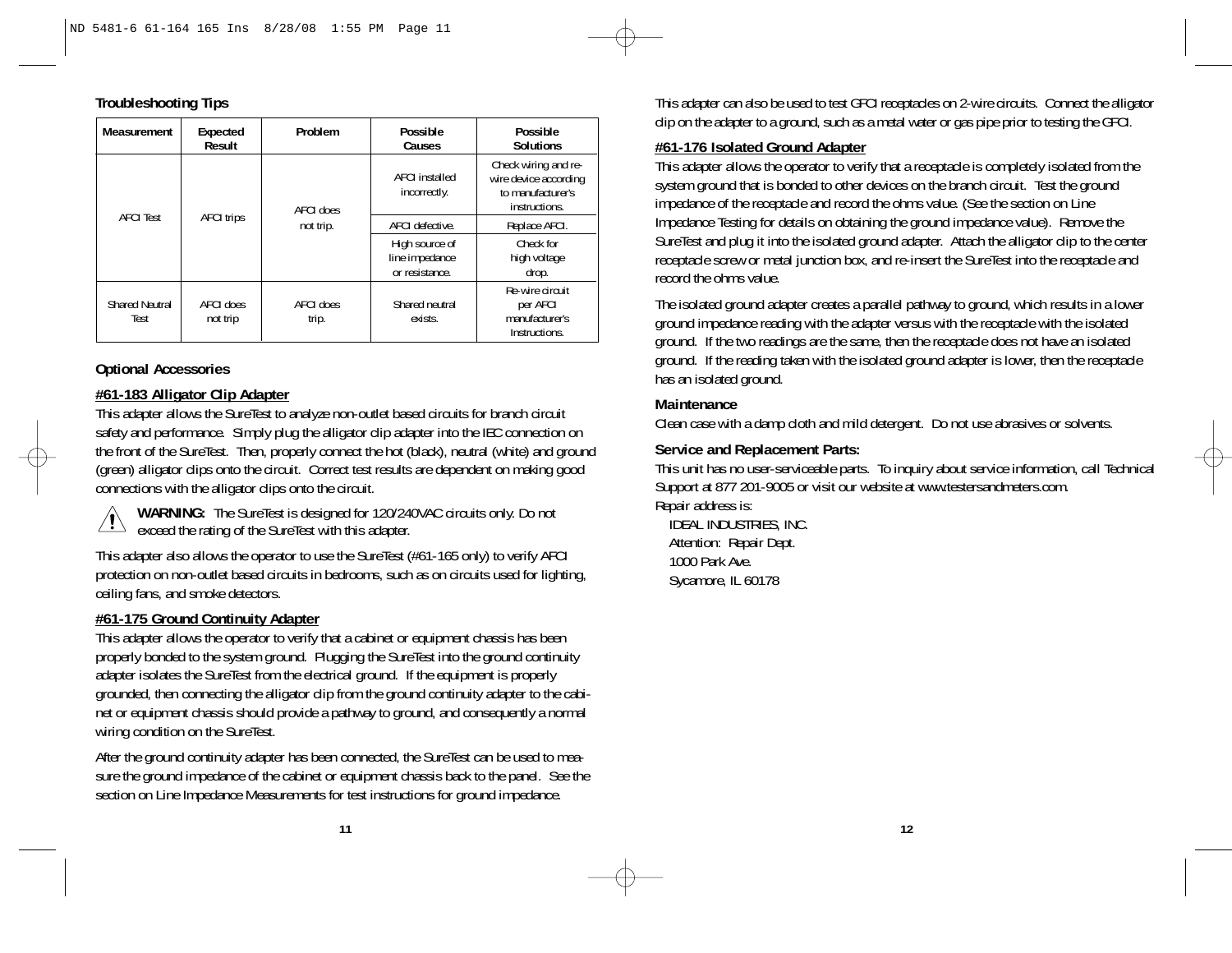# **General Specifications**

Characteristics Description<br>Display 128 x 64 OL Display 128 x 64 OLED with backlight<br>Display update for Volt Less than 2.5 times Second. Over-range Indication on all functions Operating Environment,<br>Relative Humidity Relative Humidity  $32^{\circ}F$  to  $122^{\circ}F$  ( $0^{\circ}C$  to  $50^{\circ}C$ ) at <80%RH<br>Storage Environment:  $32^{\circ}F$  to  $122^{\circ}F$  ( $0^{\circ}C$  to  $50^{\circ}C$ ) at <80% RH Altitude: 6561.7 ft (2000m) Dimensions: 6.4" (L) x 3" (W) x 1.4" (D)

Less than 2.5 times Second.<br>Display "OL"

Storage Environment: 32°F to 122°F (0°C to 50°C) at <80% RH<br>Case Construction: ABS UL 94V/0/5VA rated ABS UL 94V/0/5VA rated 162mm (L) x 76mm (W) x 36mm (D) Weight: 9.4 oz (267g) Safety: UL61010B-1, Cat III-300V UL-1436 for AFCI, GFCI & Outlet

# c**(U<sub>US</sub>**

Accessories:  $\blacksquare$  Includes 1' plug adapter, carrying case, instruction manual. Optional alligator clip adapter available.

# $\Box$  Double Insulation

Instrument has been evaluated and complies with insulation category III (overvoltage category III). Pollution degree 2 in accordance with IEC-644. Indoor use.

# **Measurement Specifications:**

All specifications are at  $23^{\circ}$ C  $\pm$  5°C at less than 80% relative humidity. Accuracy is state as  $\pm$  ([% of range] + [counts]). AC converter is true rms sensing.

| Measurement                          | Ranges                                        | <b>Resolution</b> | Accuracy                            |
|--------------------------------------|-----------------------------------------------|-------------------|-------------------------------------|
| Line Voltage                         | 85.0 - 250.0 VAC                              | 0.1V              | $1.0\% \pm .2V$                     |
| Peak Line Voltage                    | 121.0 - 354.0 VAC                             | 0.1V              | $1.0\% \pm .2V$                     |
| Frequency                            | $45.0 - 65.0$ Hz                              | $0.1$ Hz          | $1.0\% \pm .2$ Hz                   |
| % Voltage Drop                       | $0.1\% - 99.9\%$                              | 0.1%              | $2.5\% \pm .2\%$                    |
| Voltage Loaded                       | 10.0 - 250.0 VAC                              | 0.1V              | $2.5\% \pm .2V$                     |
| Neutral-Ground V                     | $0.0 - 10.0$ VAC                              | 0.1V              | $2.5\% \pm .2V$                     |
| Impedance - Hot<br>Neutral, & Ground | $0.00 \Omega - 3.00 \Omega$<br>$>$ 3 $\Omega$ | $0.01\Omega$      | $2.5\% + .02\Omega$<br>Unspecified. |
| <b>GFCI Trip Time</b>                | 1mS to 6.500S counter.                        | 1 <sub>m</sub> S  | $1.0\% \pm 2mS$                     |
| <b>GFCI Trip Current</b>             | $6.0 - 9.0$ mA                                | $0.1 \text{ mA}$  | $1.0\% \pm .2mA$                    |
| <b>EPD Trip Current</b>              | $30.0 - 37.0$ mA                              | $0.1 \text{ mA}$  | $1.0\% \pm .2mA$                    |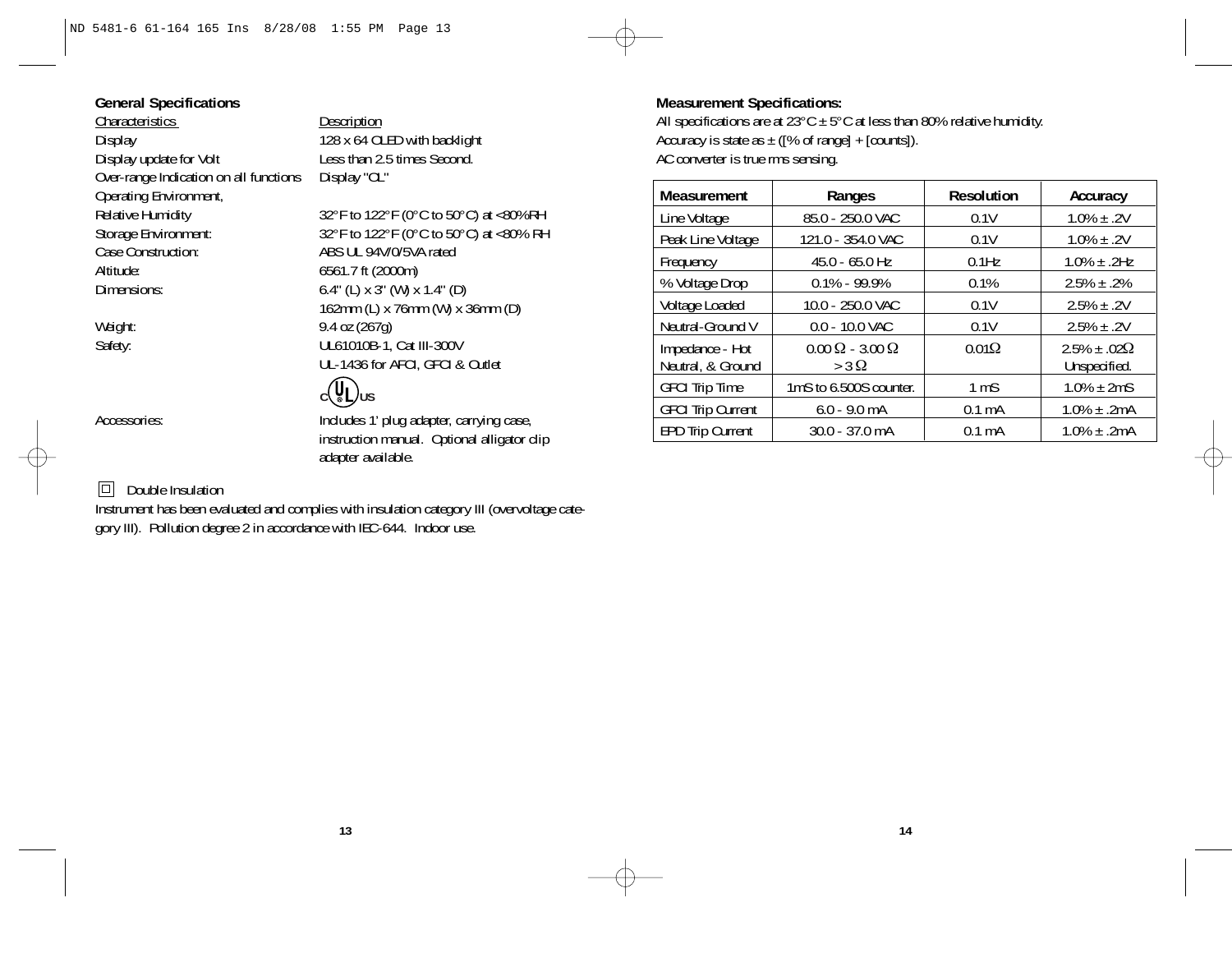# **Limited Warranty**

This meter is warranted to the original purchaser against defects in material or workmanship for two years from the date of purchase. During this warranty period, IDEAL INDUS-TRIES, INC. will, at its option, replace or repair the defective unit, subject to verification of the defect or malfunction. This warranty does not apply to defects resulting from abuse, neglect, accident, unauthorized repair, alteration, or unreasonable use of the instrument.

Any implied warranties arising out of the sale of an IDEAL product, including but not limited to implied warranties of merchantability and fitness for a particular purpose, are limited to the above. The manufacturer shall not be liable for loss of use of the instrument or other incidental or consequential damages, expenses, or economic loss, or for any claim or claims for such damage, expenses or economic loss.

State laws vary, so the above limitations or exclusions may not apply to you. This warranty gives you specific legal rights, and you may also have other rights, which vary from state to state.

Warranty limited solely to repair or replacement; no warranty of merchantability, fitness for a particular purpose or consequential damages.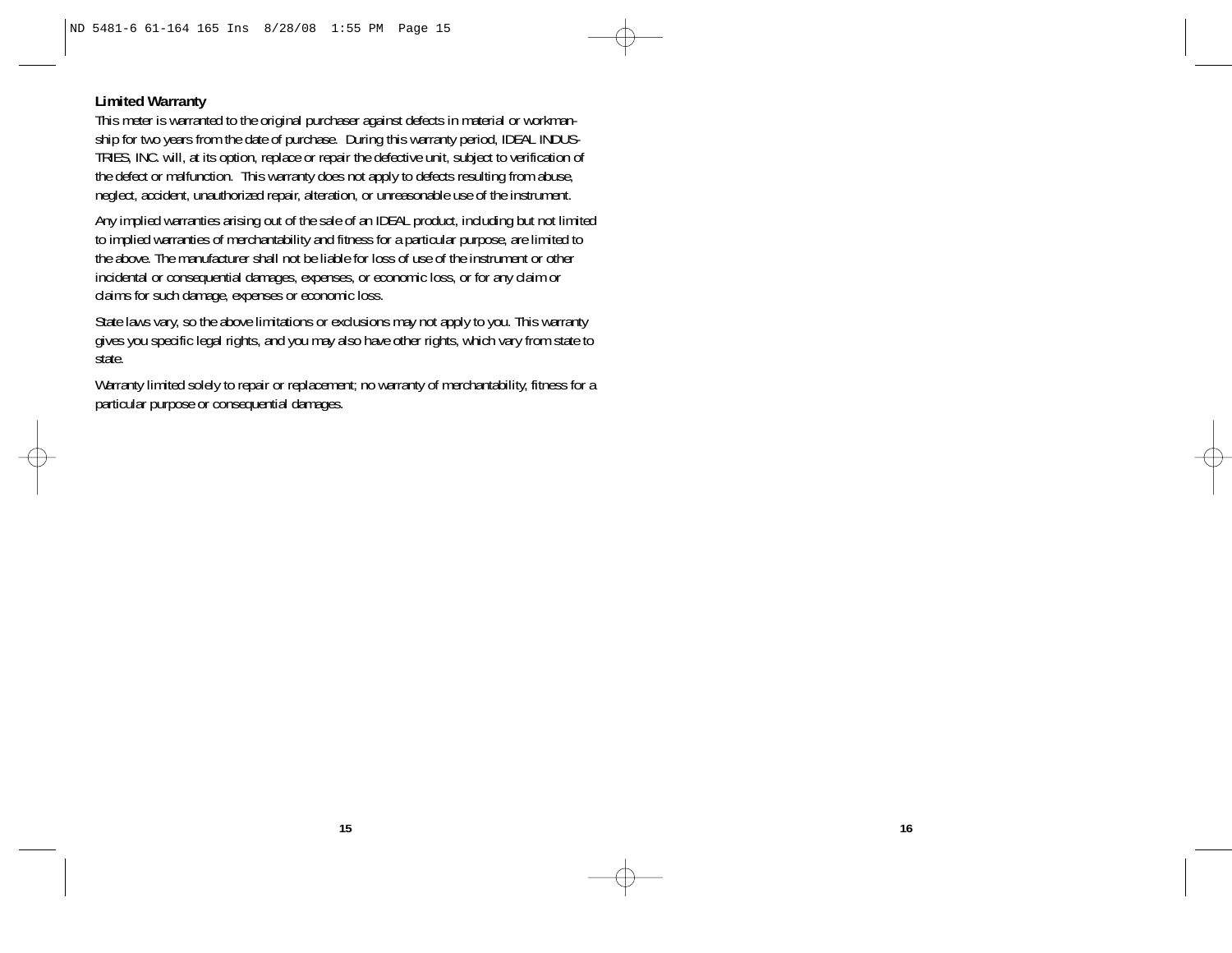

**#61-164 #61-165**

**T**

**GFCI AFCI**

 $043$ 

*SureTest®* **Circuit Analy** 

> **True RMS**

# *Analizador de circuitos SureTest® Manual de Instrucciones*

#### **Introducción**

Gracias a su tecnología patentada, los analizadores de circuitos SureTest® "ven a través de las paredes" para identificar problemas de cableado que pueden causar riesgos de descarga eléctrica a las personas, incendios o problemas en el funcionamiento de los

equipos. Los riesgos personales de descarga eléctrica se originan en conexiones a tierra incorrectas, tierras falsas y/o ausencia de protección contra fallas de tierra. Los incendios eléctricos se producen como consecuencias de fallas de arco y puntos de alta resistencia que crean fuego en las conexiones del cableado del circuito. Finalmente, los problemas de funcionamiento de los equipos surgen debido a la insuficiencia de la tensión disponible en carga, una impedancia a tierra deficiente y una alta tensión de tierra a neutro. Como dato, se estima que el 80% de los problemas de la calidad del suministro eléctrico se relacionan con las fallas del cableado arriba indicadas.

### **Características del producto**

- Valor eficaz verdadero
- Medición de caídas de tensión bajo cargas de 12, 15 y 20 A
- Medición de tensión: de línea, de tierra a neutro, valor pico y frecuencia
- Medición de impedancias de conductores vivos, neutros y de tierra
- Identificación del cableado correcto en receptáculos para tres conductores
- Identificación de tierras falsas
- Prueba de funcionamiento correcto de disyuntores diferenciales por falla de tierra (GFCI)
- Prueba de funcionamiento correcto de disyuntores por falla de arco (AFCI) (61-165)
- Verificaciones de neutros compartidos que producen disparos de AFCI injustificados (61-165)
- Verificación de circuitos dedicados (con adaptador 61-176)
- Cordón de extensión de 1 pie (30 cm) y estuche de transporte incluidos

#### **Operación en general**

El analizador de circuitos SureTest® demora sólo segundos en probar cada tomacorriente y circuito bajo plena carga. Esta herramienta de prueba comprueba diversas condiciones del cableado, que incluyen: corrección del cableado, inversión de polaridad y falta de tierra según norma UL-1436. Un sencillo menú permite acceder a las mediciones de tensión de línea, caída de tensión en condiciones de plena carga, tensión tierra-neutro e impedancias de línea. La prueba de disyuntores diferenciales por falla de tierra (GFCI) se realiza por separado de acuerdo con la norma UL-1436 e interrumpe el suministro eléctrico si está presente un GFCI en funcionamiento.

El instrumento SureTest® con AFCI, Nº 61-165, prueba también dispositivos disyuntores por falla de arco (AFCI) para asegurar que dichos dispositivos de protección de circuitos hayan sido instalados correctamente. Esta prueba interrumpe el suministro eléctrico si hay presente un AFCI en funcionamiento. La herramienta comprueba también las condiciones de neutro compartido que originan disparos de AFCI injustificados.

Para mantener las precisiones indicadas durante el uso repetido, espere 20 segundos entre inserciones para disipar adecuadamente cualquier acumulación de calor producida durante la prueba bajo carga.

 $\mathcal{A}$  **ADVERTENCIA:** No use este instrumento en salidas de sistemas UPS, atenuadores de luz o equipos generadores de onda cuadrada, puesto que puede dañarse el analizador.

# **Analizador de circuitos**

- **SureTest®** 1. Estructura de menús
- 2. Botones de navegación
- 3. Botón de prueba de GFCI
- 4. Botón de prueba de AFCI
- 





**18**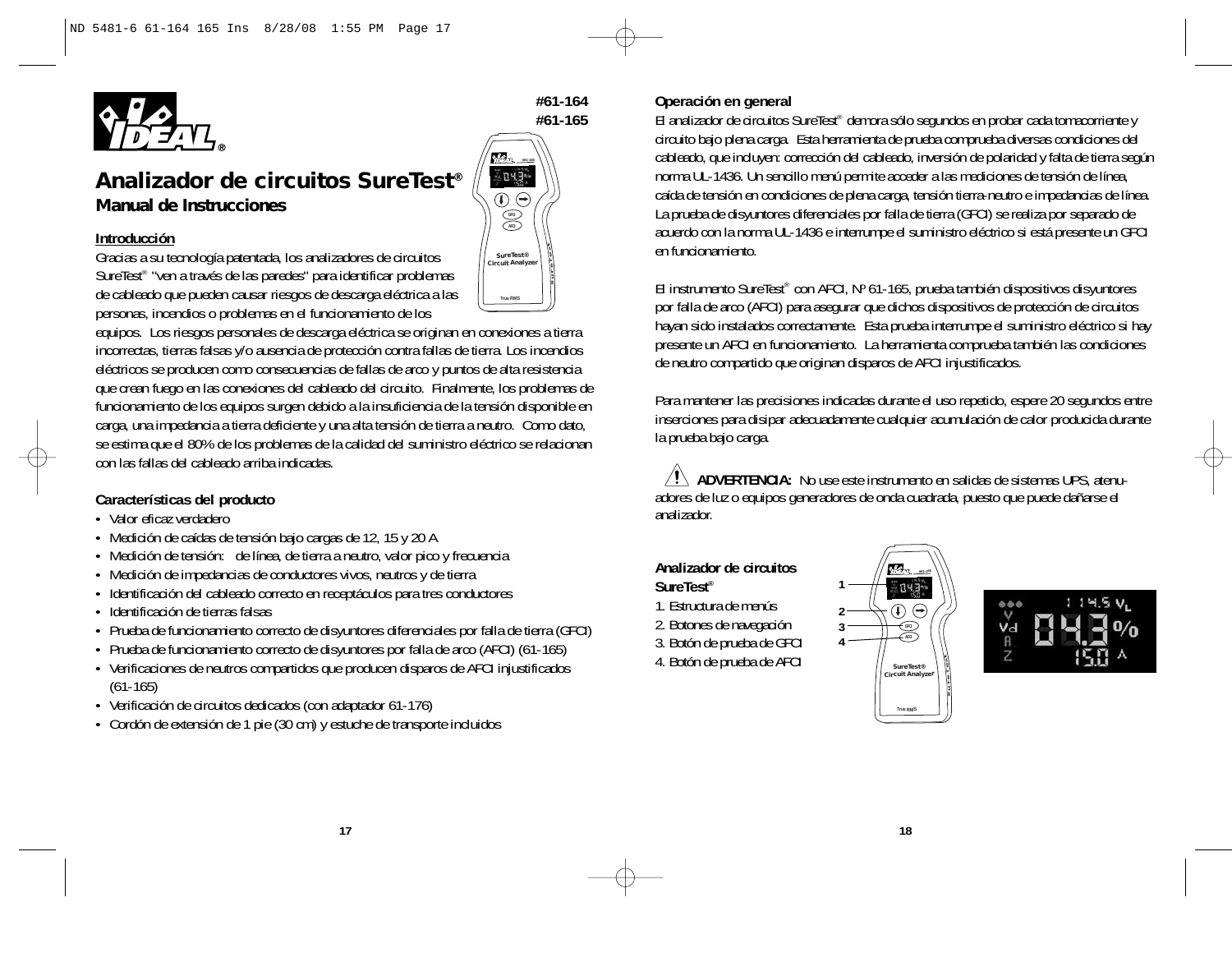#### **Navegación por los menús**

Las máximas prioridades del microprocesador son tomar mediciones en vivo y luego analizar los datos. Por lo tanto, ocasionalmente el microchip no reconoce los botones del teclado que se pulsan rápidamente, mientras está ejecutando estas rutinas. Para evitar este problema, mantenga oprimido el botón del teclado cada vez, hasta que cambie el menú.

Las mediciones tomadas por el SureTest se dividen en cinco menús principales que se ubican en el costado izquierdo de la pantalla: Configuración de cableado (•••), Tensión (**V**), Caída de tensión (V<sub>D</sub>), Corriente (A) e Impedancia (Z). Para navegar a cualquiera de los menús principales, use el botón de flecha abajo  $(L)$ .

La pantalla de configuración del cableado (**•••**) indica la corrección del cableado y las condiciones de inversión de polaridad, inversión de vivo/neutro y falta de tierra, efectuando una secuencia con los tres círculos. El rótulo del dorso del producto explica las indicaciones de la secuencia del cableado.

El menú de tensión (**V**) muestra el valor eficaz (RMS) de la tensión de línea en tiempo real. Este menú principal tiene un submenú ubicado horizontalmente al pie de la pantalla, que muestra la tensión de línea (**RMS HN**), la tensión de tierra a neutro (**RMS GN**), la tensión pico (**Peak**) y la frecuencia (**Hz**). Para navegar por el submenú, use el botón de flecha lateral  $(\rightarrow)$ .

La pantalla dual de caída de tensión (V<sub>D</sub>) muestra la caída de tensión porcentual con una carga de 15 A, junto con la tensión en carga resultante **V<sub>L</sub>**). Este menú principal tiene un submenú, que muestra también la caída de tensión porcentual y la tensión en carga con cargas de 20 y 12 A. Para navegar por el submenú, use el botón de flecha lateral  $(\rightarrow)$ .

El menú Corriente (**A**) muestra la carga estimada en línea (**ELL**) en tiempo real y retiene la corriente máxima en la parte superior derecha de la pantalla. El menú principal tiene un submenú posicionado horizontalmente que muestra (**ASCC1**), la corriente de cortocircuito disponible entre vivo y neutro (H-N) y (**ASCC2**), la corriente de cortocircuito disponible en vivo, neutro y tierra (H-N-G). Para navegar por el submenú, use el botón de flecha lateral  $(\rightarrow)$ .

El menú principal de impedancia (**Z**) muestra la impedancia en ohmios (Ω) del conductor vivo. Este menú principal tiene un submenú ubicado horizontalmente al pie de la pantalla, que muestra también las impedancias de los conductores neutro (**N**) y de tierra (**G**). Para navegar por el submenú, use el botón de flecha lateral (-). Tenga en cuenta que la prueba de impedancia a tierra hará disparar un circuito protegido por un GFCI.

#### **Botón de prueba de GFCI**

Al oprimir este botón se muestra el menú principal de GFCI. Es posible realizar dos pruebas en este menú: **GFCI** y **EPD**. La prueba de GFCI verifica los dispositivos disyuntores diferenciales por falla de tierra enviando del vivo a tierra 6-9 mA según norma UL-1436. La



prueba **EPD** es para probar los disyuntores que tienen una características de dispositivo protector de equipos (EPD) que dispara el disyuntor si se detecta una falla de tierra superior a 30 mA. Oprimiendo el botón de flecha lateral (->) se navega entre estas dos pruebas. Una vez resaltada la prueba deseada, oprima el botón de prueba de GFCI del teclado para activar la prueba.

#### **Botón de prueba de AFCI**

Al oprimir este botón se muestra el menú principal de GFCI. Es posible realizar dos pruebas en este menú: **AFCI** y **NEUT**. La prueba de AFCI comprueba los dispositivos disyuntores por falla de arco creando un arco de corta duración de 106-141 A entre los



conductores vivo y neutro según norma UL1436. La prueba **NEUT** comprueba si existe un conductor neutro compartido o falsamente puesto a tierra, lo que causa que los disyuntores AFCI produzcan disparos injustificados con cargas normales. En esta prueba se aplican 300 mA entre el vivo y el neutro para asegurar que el disyuntor AFCI no se dispare.

# **Procedimiento de las pruebas**

# **Verificación del cableado**

Inmediatamente después de ser insertado en un receptáculo el instrumento SureTest muestra el logotipo de IDEAL mientras realiza una batería de pruebas. El primer resultado de prueba mostrado es el estado del cableado. SureTest comprueba las



siguientes condiciones e indica los resultados de la prueba en la pantalla.

| Condición del                                                                    |   |                   | Indicación de pantalla |
|----------------------------------------------------------------------------------|---|-------------------|------------------------|
| cableado                                                                         |   | HGN               |                        |
| Cableado correcto                                                                |   | - റ റ             |                        |
| Falta de tierra                                                                  | ∩ | $\bullet$ $\circ$ |                        |
| Inversión de polaridad $\Rightarrow$ $\bullet \Rightarrow$ $\bullet \Rightarrow$ |   |                   |                        |
| Vivo/neutro abierto                                                              |   |                   |                        |
| Tierra falsa                                                                     |   |                   |                        |

# Símbolos Encendido Apagado Destellando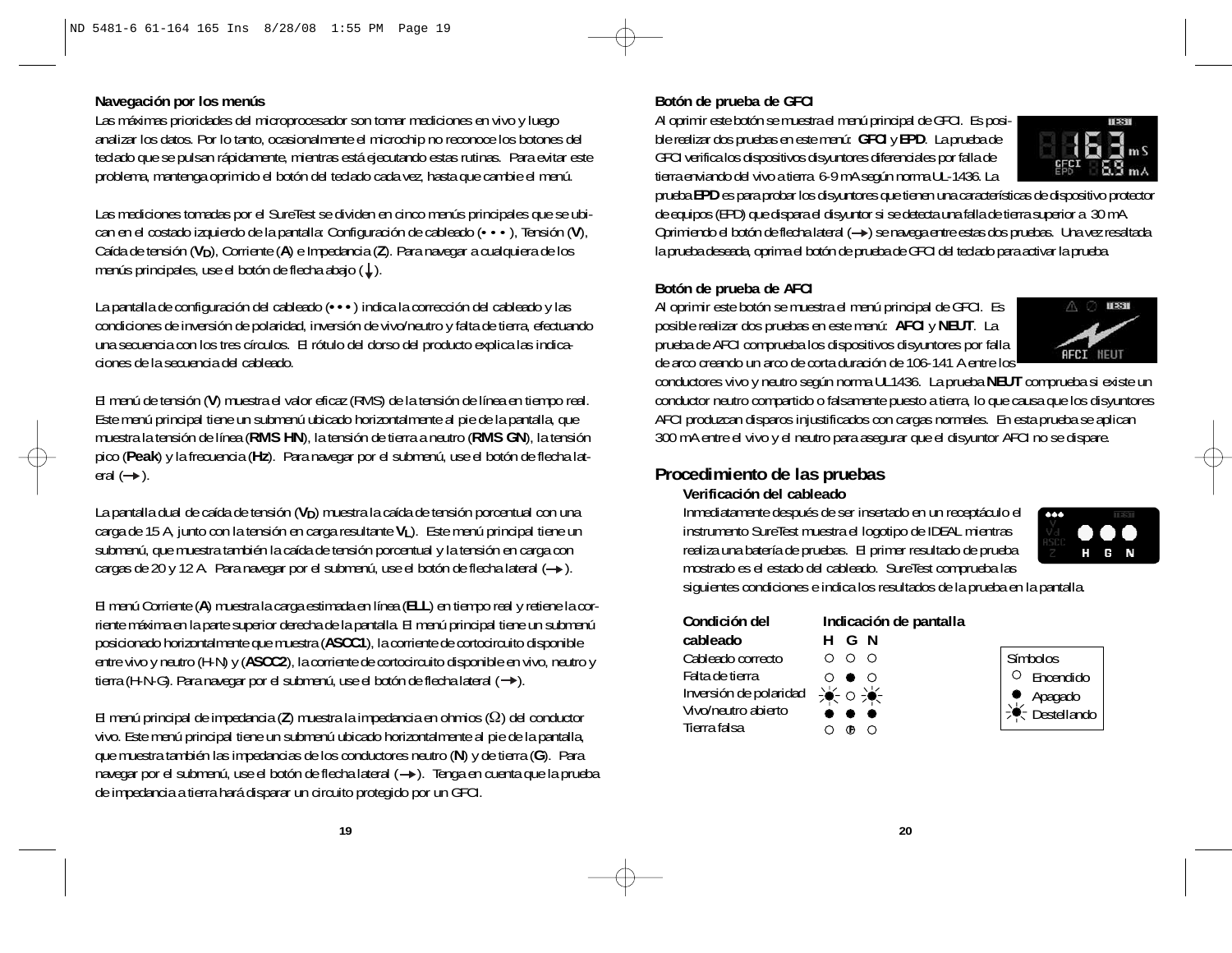Si el estado del cableado no es normal, se limitan las mediciones que se pueden efectuar con SureTest. Si existe una condición de falta de tierra, sólo están disponibles las mediciones de tensión de línea y caída de tensión. En una condición de inversión de vivo y neutro, neutro abierto o vivo abierto, la unidad no tiene alimentación, de modo que la pantalla queda en blanco.

# **Notas:**

- 1) No se detectan dos cables vivos en un circuito.
- 2) No se detecta una combinación de defectos.
- 3) No se detecta la inversión de los conductores puesto a tierra y de conexión a tierra.

#### **Indicación de tierra falsa**

El instrumento SureTest indica cuando existe una condición de tierra falsa debido a la interconexión incorrecta mediante una tierra falsa (un puente de alambre en el dispositivo de tomacorriente) o el contacto inadvertido del cable de tierra con la conexión del neutro. Tenga en cuenta que si SureTest está dentro de los 4.5 a 6 m (15-20 pies) del tablero principal, la unidad indicará una condición de tierra falsa en un circuito correctamente cableado debido a su proximidad con respecto a la interconexión tierra-neutro correcta del tablero principal.

# **Mediciones de tensión**

La medición de tensión de línea debe ser 120 VCA +/-10% de fluctuación a 60 Hz. La tensión pico debe ser 1.414 veces la tensión eficaz de línea en el caso de una onda senoidal limpia. La tensión de tierra a neutro debe ser inferior a 2 VCA. En un circuito monofásico, una tensión tierra-neutro superior indica una corriente de fuga excesiva entre los conductores neutro y de tierra. En un circuito trifásico con neutro compartido, una tensión tierra-neutro elevada podría indicar una carga desequilibrada entre las tres fases o distorsión armónica en el neutro comparti do. Una tensión tierra-neutro excesiva puede ocasionar un funcionamiento inconsistente o intermitente de los equipos. Consejos para la resolución de problemas relacionados con tensiones

**ADVERTENCIA:** No exceda la clasificación de tensión máxima de 250 VCA de la unidad.

| Medición                               | Resultado<br>esperado                              | Problema                              | Causas<br>posibles                                                                           | <b>Soluciones</b><br>posibles                                                                                            |
|----------------------------------------|----------------------------------------------------|---------------------------------------|----------------------------------------------------------------------------------------------|--------------------------------------------------------------------------------------------------------------------------|
|                                        |                                                    |                                       | Exceso de carga en<br>el circuito.                                                           | Redistribuya las<br>cargas del circuito.                                                                                 |
| Tensión de línea<br>120 VCA<br>220 VCA | 108-132 VCA<br>198-242 VCA                         | Frecuencia                            | Conexión de alta<br>resistencia dentro del<br>circuito o en eltablero.                       | Localice la conexión/<br>dispositivo de alta resistencia<br>y repárelo/reemplácelo                                       |
|                                        |                                                    |                                       | Tensión del suministro<br>eléctrico demasiado alta/baja                                      | Consulte a la compañía de<br>electricidad                                                                                |
|                                        |                                                    |                                       | Fuga de corriente del<br>neutro a tierra                                                     | Identifique el origen de la fuga:<br>múltiples puntos, equipos o<br>dispositivos de conexión a<br>tierra.                |
| Tensión entre<br>neutro y tierra       | Tensión<br><2VCA                                   | T-N alta<br>>2VCA                     | Sistema trifásico<br>desequilibrado                                                          | Verifique el equilibrio de<br>carga y redistribúyala.                                                                    |
|                                        |                                                    |                                       | Las armónicas de orden<br>múltiplo de 3 retornan por<br>el neutro en un sistema<br>trifásico | Aumente la impedancia de<br>neutro a tierra Reduzca el efec-<br>to de la armónica mediante fil-<br>tros u otros métodos. |
| Tensión pico                           |                                                    |                                       | Tensión del suministro<br>eléctrico demasiado alta/baja                                      | Consulte a la compañía de<br>electricidad.                                                                               |
| 120 VCA<br>220 VCA                     | Tensión pico<br>153-185 VCA<br>280-342 VCA<br>baja | demasiado alta o                      | Cargas pico elevadas en la<br>línea causada por los equipos<br>electrónicos conectados       | Evalúe el número de disposi-<br>tivos electrónicos conectados<br>al circuito y redistribúyalos de<br>ser necesario.      |
| Frecuencia                             | 60 H7                                              | Frecuencia demasi-<br>ado alta o baja | Frecuencia del suministro<br>eléctrico demasiado alta o baja                                 | Consulte a la compañía de<br>electricidad.                                                                               |

### Mediciones de caída de tensión (V<sub>D</sub>)

El instrumento SureTest mide la tensión de línea, aplica una carga al circuito, mide la tensión en carga y calcula la caída de tensión. Se muestran los resultados para cargas de 12, 15 y 20 A. El Código Eléctrico Nacional de EE.UU. recomienda un 5% como máxima caída de tensión en circuitos de ramales para lograr un rendimiento razonable (NEC, artículo 210- 19. FPN 4). Asimismo, para que la operación de los equipos sea confiable, la tensión en carga (VL) no debe caer por debajo de 108 VCA.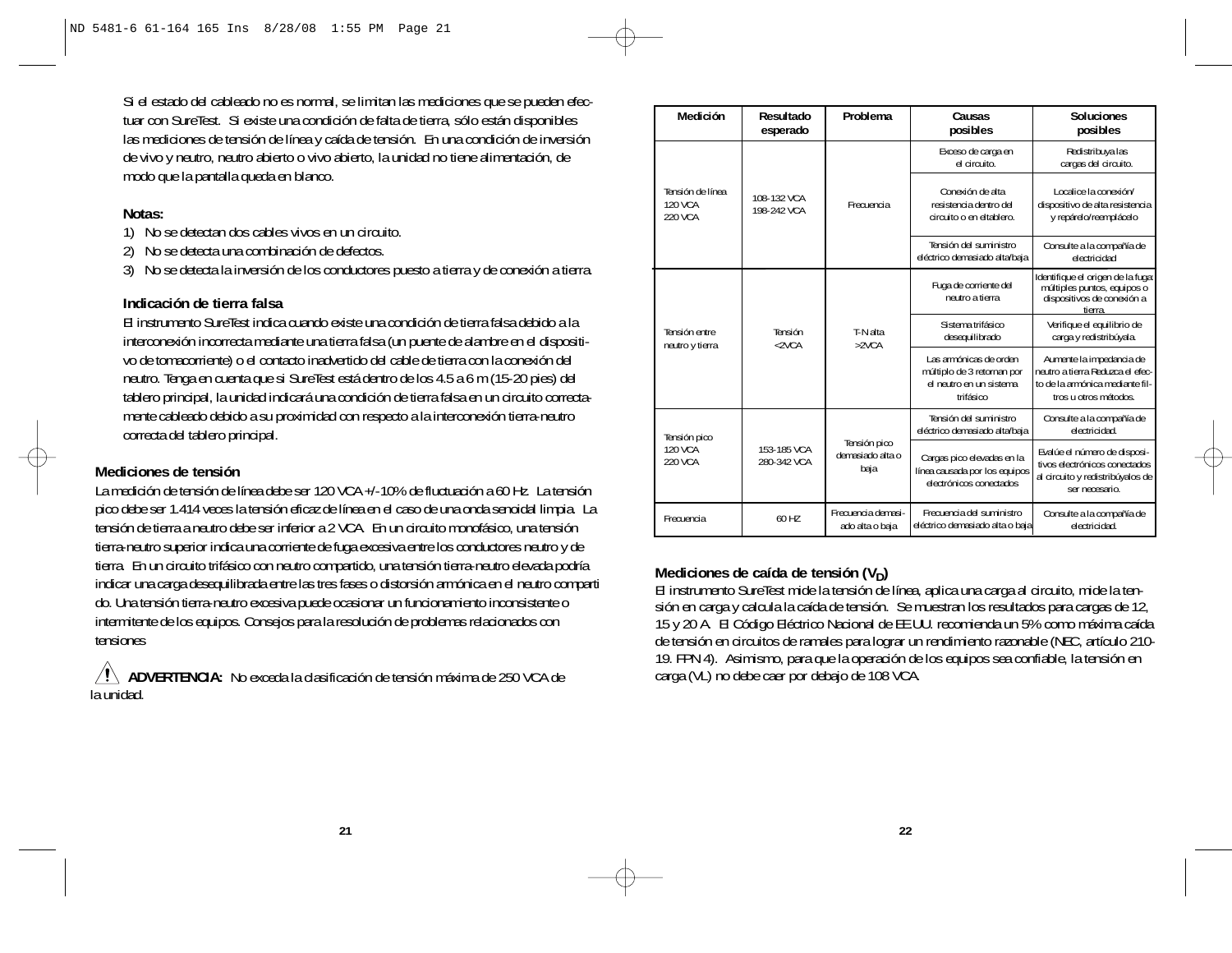Un buen circuito de ramal debe comenzar con una caída de tensión inferior al 5% en el receptáculo más alejado del tablero, en el extremo del tendido de cables. De esta forma, cada receptáculo probado en secuencia hacia el tablero debería presentar una disminución constante en la caída de tensión. SI la caída de tensión es superior al 5% y no disminuye en forma perceptible a medida que uno se acerca al primer dispositivo del circuito, significa que el problema está entre el primer dispositivo y el tablero. Verifique visualmente las terminaciones del primer dispositivo, el cableado entre el dispositivo y el tablero, y las conexiones del disyuntor. Los puntos de alta resistencia se pueden identificar normalmente como puntos calientes usando un termómetro infrarrojo o midiendo la tensión entre los terminales del disyuntor. Si la caída de tensión excede el 5% pero disminuye en forma perceptible al acercarse al tablero, el problema puede deberse a que los cables del circuito son de tamaño insuficiente, el tendido es demasiado largo o el circuito tiene demasiada corriente. Verifique el cable para asegurarse de que el tamaño sea correcto según el código y mida la corriente del circuito. Si la lectura de caída de tensión varía significativamente desde un receptáculo al siguiente, el problema es un punto de alta impedancia en o entre dos receptáculos. Normalmente se encuentra en un punto de terminación, tal como un empalme incorrecto o una conexión floja, pero puede deberse también a un receptáculo en mal estado.

Consejos para la resolución de problemas relacionados con caídas de tensión

| Medición            | <b>Resultados</b><br>esperados | Problema                    | Causas<br>posibles                                                     | <b>Soluciones</b><br>posibles                                                       |
|---------------------|--------------------------------|-----------------------------|------------------------------------------------------------------------|-------------------------------------------------------------------------------------|
|                     |                                |                             | Exceso de carga en<br>el circuito                                      | Caída de tensión<br>elevada                                                         |
| Caída de<br>tensión | $< 5\%$                        | Caída de tensión<br>elevada | Cable de tamaño<br>insuficiente para la l<br>ongitud del tendido       | Verifique los requisitos<br>del código y recablee<br>si fuera necesario.            |
|                     |                                |                             | Conexión de alta<br>resistencia dentro del<br>circuito o en el tablero | Localice la conexión/dis-<br>positivo de alta resistencia<br>y repárelo/reemplácelo |

#### **Medición de la carga estimada en línea (ELL)**

El SureTest estima ahora la carga en un ramal de circuito para proporcionar una indicación de la magnitud de la capacidad remanente del circuito o verificar rápidamente si dicho circuito está dedicado. Esta función es una estimación gruesa (sin exactitud garantizada), puesto que la medición exacta de la corriente del circuito se debe realizar con una pinza amperométrica en el tablero de electricidad. La forma propietaria en que se realizan estos cálculos permite al usuario enchufar la unidad a un tomacorriente y determinar rápidamente la carga de corriente en ese ramal del circuito.

Tanto la distancia del SureTest a la carga como la impedancia del ramal de circuito afectan a la exactitud. La mejor exactitud se obtiene colocando el instrumento en el mismo tomacorriente que la mayor carga de la línea. De lo contrario, trate de posicionar el SureTest entre la carga y el tablero de electricidad. La máxima corriente que mide el instrumento es 15 A.

#### **Medición de ASCC**

SureTest calcula la corriente de cortocircuito disponible (ADCC) que el circuito del ramal puede entregar a través del disyuntor durante una condición de falla de cortocircuito por conexión mecánica entre fases (cortocircuito con resistencia cero).

La ASCC se calcula dividiendo la tensión de línea por la impedancia de línea del circuito (vivo + neutro). Oprimiendo la flecha lateral  $( \rightarrow )$  se muestra el escenario del peor caso, donde los tres conductores (vivo, neutro y de tierra) están cortocircuitados entre sí -el neutro y la tierra proporcionan una menor impedancia mediante una ruta de retorno en paralelo. Tenga en cuenta que esta segunda prueba hará disparar un GFCI. Para clarificar el tema, vea las siguientes ecuaciones.

ASCC $_{1}$  = Tensión de línea (V $_{\rm HN}$ )/ (Hot  $\Omega$  + Neu $\Omega$ )

ASCC<sub>2</sub> = Tensión de línea (V<sub>HN</sub>)/ (Hot  $\Omega$  + 1/(1/Neu  $\Omega$  + 1/ Grd  $\Omega$ )

# **Mediciones de impedancia (Z)**

Si la caída de tensión excede el 5%, analice las impedancias del vivo y el neutro. Si una es significativamente mayor que la otra, el problema radica en el conductor de mayor impedancia. Por lo tanto, verifique todas las conexiones de ese conductor hasta el tablero. Si ambas impedancias son altas, el origen del problema puede ser el tamaño insuficiente del cable para la longitud del tendido, un dispositivo defectuoso o conexiones deficientes en los cables flexibles, los dispositivos o el tablero.

Como regla aproximada, la impedancia a tierra medida debe ser inferior a 1 ohmio para asegurar que la corriente de falla tenga un camino suficiente de regreso el tablero. El IEEE indica que la impedancia a tierra debe ser inferior a 0.25 ohmios para asegurar que el conductor de tierra puede retornar con seguridad cualquier corriente de falla que pueda dañar los equipos conectados al circuito. Los sistemas supresores de sobretensiones transitorias requieren una buena tierra para proteger adecuadamente a los equipos contra dichas sobretensiones. Tenga en cuenta que se aplica al conductor de tierra una pequeña corriente para medir su impedancia con precisión. Por la naturaleza inherente de esta prueba, un circuito protegido por un GFCI se disparará a menos que este dispositivo se retire temporalmente del circuito.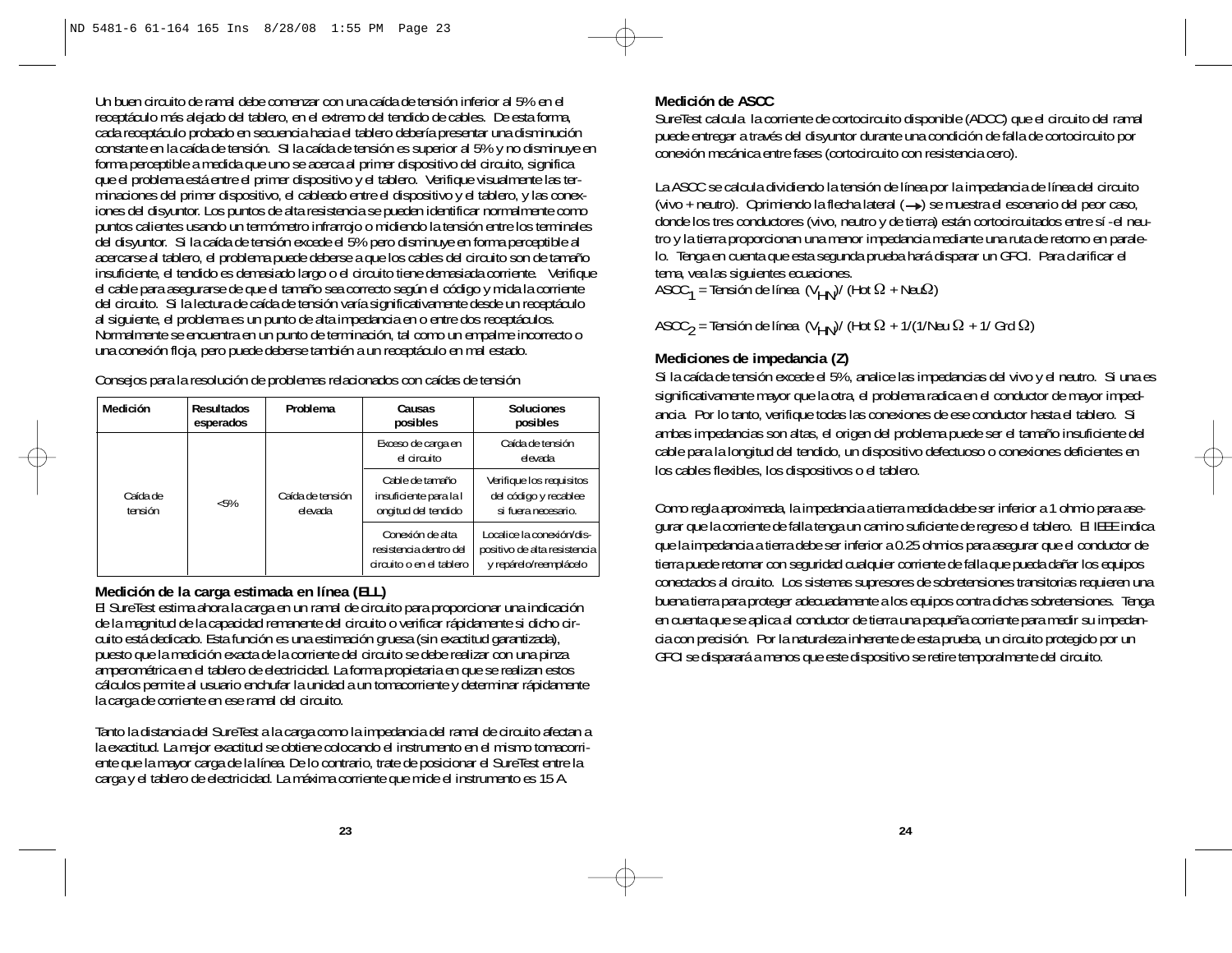|  | Medición                        | Resultado<br>esperado                                                      | Problema                                                                             | Causas<br>posibles                                                       | <b>Soluciones</b><br>posibles                                                         |
|--|---------------------------------|----------------------------------------------------------------------------|--------------------------------------------------------------------------------------|--------------------------------------------------------------------------|---------------------------------------------------------------------------------------|
|  |                                 | <0.0048 $\Omega$ /pie de<br>cable 14 AWG                                   | Alta/baja                                                                            | Exceso de carga en el<br>circuito                                        | Redistribuya las cargas<br>del circuito.                                              |
|  | Impedancia del<br>vivo y neutro | $<$ 0.003 $\Omega$ /pie de<br>cable 12 AWG                                 |                                                                                      | Conexión de alta<br>resistencia dentro del<br>circuito o en el tablero   | Verifique los requisitos<br>del código y recablee si<br>fuera necesario.              |
|  |                                 | $<$ 0.001 $\Omega$ /pie de<br>cable 10 AWG                                 |                                                                                      | Tensión del suministro<br>eléctrico demasiado<br>alta/baja               | Localice la conexión/dis-<br>positivo de alta resistencia<br>y repárelo/reemplácelo   |
|  | Impedancia de                   | $<$ 1 $\Omega$ para prote-<br>ger a las personas<br>$<$ 0.25 $\Omega$ para | Cable de tamaño<br>insuficiente para la<br>longitud del tendido<br>Alta impedancia a | Verifique los requisitos<br>del código y recablee si<br>fuera necesario. |                                                                                       |
|  | tierra                          | proteger a los<br>equipos                                                  | tierra                                                                               | Conexión de alta<br>resistencia dentro del<br>circuito o en el tablero   | Localice la conexión/<br>dispositivo de alta<br>resistencia y<br>repárelo/reemplácelo |

Consejos para la resolución de problemas - Impedancias

# **Prueba de disyuntores GFCI**

Para probar el dispositivo GFCI, SureTest<sup>®</sup> crea un deseguilibrio entre los conductores vivo y neutro haciendo circular una pequeña corriente de fuga del vivo a tierra usando un resistor de valor fijo. La corriente de disparo aplicada por SureTest<sup>®</sup> no debe ser inferior a 6 mA o superior a 9 mA según norma UL-1436. Un GFCI en buen estado de funcionamiento debe detectar el desequilibrio y desconectar el suministro eléctrico. SureTest muestra la corriente de disparo real en miliamperios y el tiempo de disparo en milisegundos.

Para realizar la prueba de GFCI, oprima el botón GFCI para entrar al menú principal de GFCI. El símbolo GFCI de la pantalla debe estar resaltado como prueba por defecto. Si está encendido EPD, use la flecha lateral (->) para resaltar el símbolo del GFCI. Luego, oprima el botón GFCI para activar la prueba. Se muestra la corriente real que se fuga a tierra. El icono TEST y el símbolo del reloj de arena aparecen en la pantalla para hacer saber al usuario que se está realizando la prueba de GFCI. El dispositivo GFCI debe dispararse dentro de las pautas establecidas por UL haciendo que la pantalla quede en blanco debido a la pérdida de la alimentación eléctrica. Cuando se restablece el dispositivo GFCI, la unidad muestra el tiempo de disparo real que demoró el GFCI para responder al desequilibrio de corriente y abrir el circuito. Al oprimir el botón de flecha abajo  $( )$  ) el instrumento vuelve al modo de verificación de cableado. Si el GFCI no se dispara, SureTest termina la

prueba después de 6.5 segundos. Una inspección ulterior debería determinar si el circuito del GFCI tiene una falla, si este dispositivo está instalado correctamente o si el circuito está protegido por un GFCI.

| Pauta de tiempo   | $T = (\frac{20}{1})^{1.43}$ | Donde: | $T =$ segundos (s)                    |
|-------------------|-----------------------------|--------|---------------------------------------|
| de disparo de UL: |                             |        | $I = \text{miliamperios} (\text{mA})$ |

#### **Notas:**

- 1) A fin de probar un GFCI en un sistema bifilar (sin tierra), se debe usar el adaptador de continuidad de tierra Nº 61-175. Conecte la pinza cocodrilo del adaptador a una fuente de tierra, tal como una tubería metálica de agua o de gas.
- 2) Se deben desenchufar todos los artefactos o equipos conectados al circuito de tierra para evitar lecturas incorrectas

Además de realizar una prueba de GFCI para evaluar la protección personal contra riesgos de descarga eléctrica, SureTest puede realizar también pruebas para asegurar la protección de los equipos contra fallas de tierra superiores a 30 mA. El método de operación es similar a la prueba de GFCI explicada en el primer párrafo precedente, pero se usa un resistor diferente para crear la corriente de fuga de 30 mA del vivo a tierra. Para realizar la prueba de EPD en un equipo protector de equipos, oprima el botón GFCI para entrar al menú principal de GFCI. El símbolo GFCI de la pantalla debe estar resaltado como prueba por defecto. Oprima el botón de flecha lateral (->) para resaltar el símbolo de EPD. Luego, oprima el botón GFCI para activar la prueba. Se muestra la corriente real que se fuga a tierra. El icono TEST y el símbolo del reloj de arena aparecen en la pantalla para hacer saber al usuario que se está realizando la prueba de EPD. El EPD debe dispararse, haciendo que la pantalla quede en blanco debido a la pérdida de la alimentación eléctrica. Cuando se restablece el EPD, la unidad muestra el tiempo de disparo real que demoró el EPD para responder al desequilibrio de corriente y abrir el circuito. Al oprimir el botón de flecha abajo ( $\perp$ ) el instrumento vuelve al modo de verificación de cableado. Si el EPD no se dispara, SureTest termina la prueba después de 6.5 segundos. Una inspección ulterior debería determinar si el circuito del EPD tiene una falla, si este dispositivo está instalado correctamente o si el circuito está protegido por un EPD.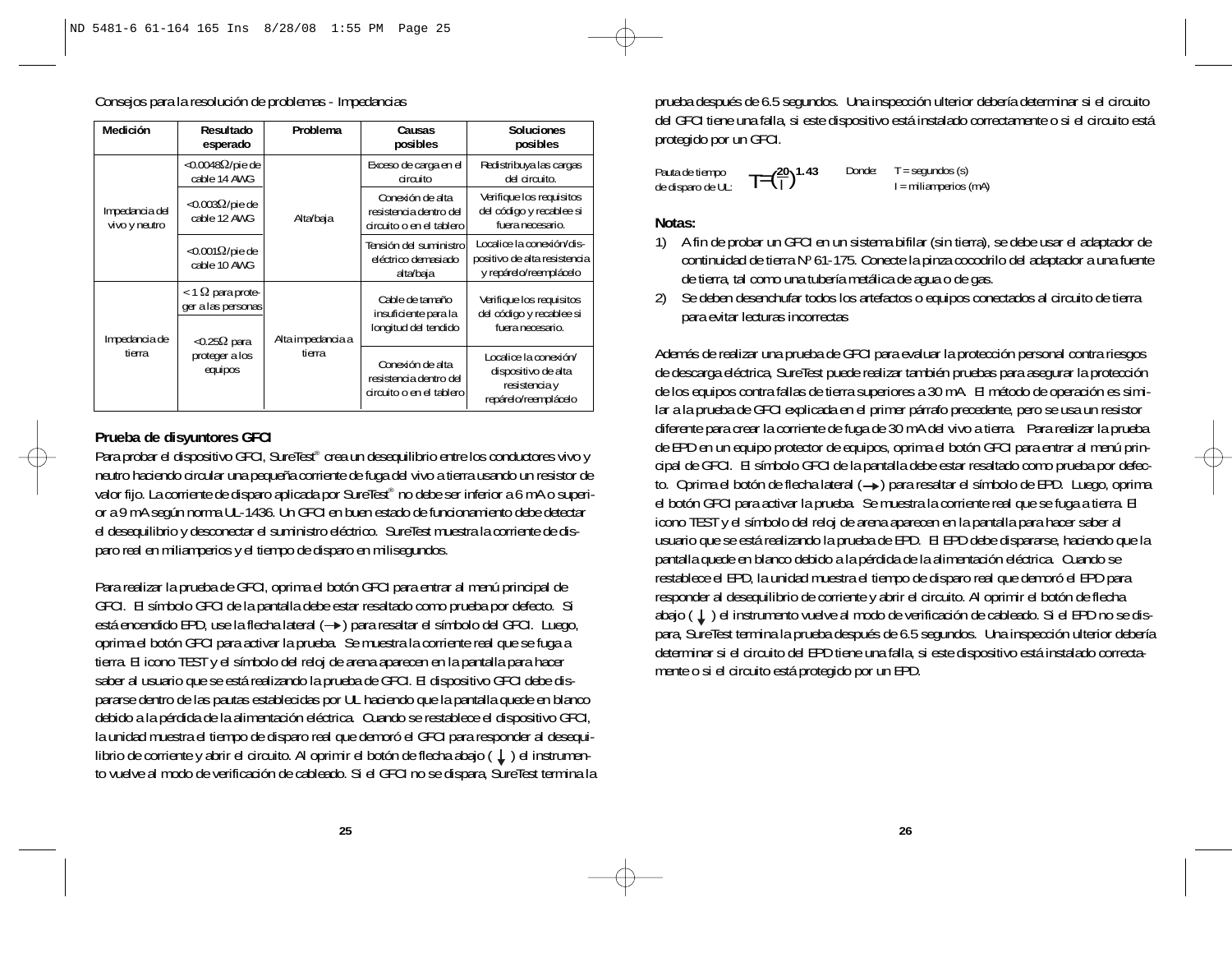| Consejos para la resolución de problemas |  |  |
|------------------------------------------|--|--|
|------------------------------------------|--|--|

| Medición                     | Resultado<br>esperado        | Problema                                                   | Causas<br>posibles                                   | <b>Soluciones</b><br>posibles                                                                                     |
|------------------------------|------------------------------|------------------------------------------------------------|------------------------------------------------------|-------------------------------------------------------------------------------------------------------------------|
| Impedancia a                 | FI GFCI se<br>dispara dentro | El GFCI no se dispara<br>dentro del tiempo<br>especificado | El GFCI puede<br>estar instalado<br>incorrectamente. | Verifique la correcta insta-<br>lación del cableado de<br>acuerdo a las instrucciones<br>del fabricante y el NEC. |
| tierra de prueba<br>del GFCI | del tiempo<br>especificado.  | El GFCI no<br>se dispara.                                  | <b>GFCI EI puede</b><br>estar defectuoso.            | Verifique el cableado y la<br>conexión a tierra.<br>Reemplace el GFCI si fuera<br>necesario.                      |

# **Prueba de disyuntores AFCI (Sólo 61-165)**

El instrumento SureTest® con AFCI aplica 8 a 12 pulsos de corriente en menos de medio segundo a través de vivo y neutro. Cada pulso es de menos de 8.3 ms de duración y tiene una amplitud de 106-141 A según norma UL1436. Un disyuntor AFCI en buen estado de funcionamiento debe reconocer estos pulsos de corriente como un arco peligroso y desconectar la alimentación del circuito. Para restablecer la alimentación, restablezca el disyuntor en el tablero.

Para probar correctamente el AFCI, ejecute los pasos siguientes:

- 1) Consulte las instrucciones de instalación del fabricante del AFCI para determinar que el mismo esté instalado de acuerdo a las especificaciones de dicho fabricante.
- 2) Enchufe el instrumento SureTest y compruebe el correcto cableado del receptáculo y de todos los receptáculos conectados a distancia en el circuito del ramal. Luego, vaya al tablero y opere el botón de prueba del AFCI instalado en el circuito. El AFCI debe dispararse. Si no lo hace, no use el circuito y consulte a un electricista. Si el AFCI se dispara, restablézcalo.
- 3) Vuelva al instrumento y oprima el botón AFCI del mismo para entrar al menú principal de AFCI. El símbolo del AFCI de la pantalla debe estar resaltado como prueba por defecto. Si está encendido NEUT, use la flecha lateral (->) para resaltar el símbolo del AFCI. Luego, oprima el botón AFCI para activar la prueba. El icono TEST y el símbolo del rayo se encienden con luz brillante en la pantalla para hacer saber al usuario que se está realizando la prueba de AFCI. El dispositivo AFCI debe dispararse, haciendo que la pantalla quede en blanco debido a la pérdida de la alimentación eléctrica. Si el AFCI no se dispara, el instrumento SureTest® no perderá la alimentación y la pantalla mostrará un rayo con luz tenue. Esta condición de ausencia de disparo puede sugerir a) Un problema de cableado con un disyuntor AFCI totalmente operable o b) un cableado correcto con un disyuntor defectuoso.

Consulte a un electricista para comprobar el estado del cableado y el AFCI.

4) PRECAUCIÓN: Los AFCI reconocen características exclusivas de los arcos, y los probadores de AFCI producen características que simulan algunas formas de arcos. Debido a esto, el instrumento puede dar una indicación de que el AFCI no está funcionando correctamente. Si esto ocurre, vuelva a verificar el funcionamiento del AFCI usando los botones de prueba y restablecimiento. La función del botón de prueba del AFCI debe demostrar que el funcionamiento es correcto.

Nota: Tenga en cuenta que el circuito del AFCI está protegido por un sensor térmico para asegurarle una larga vida útil. Si durante pruebas de AFCI repetidas aparece en la pantalla el icono del termómetro, el sensor demora la continuación de la prueba hasta que se enfríe el circuito. En este momento, la prueba se reanudará automáticamente.

#### **Prueba de neutro compartido (Sólo 61-165)**

Los disyuntores AFCI son susceptibles a producir disparos injustificados cuando se cablean con un neutro compartido o cuando el conductor neutro se pone accidentalmente a tierra antes del tablero. El disparo del AFCI se produce porque detecta un desequilibrio entre la corriente que sale por el vivo y la que retorna por el neutro. Un neutro compartido entre dos conductores vivos crea este desequilibrio. Vea la ilustración de abajo para entender cómo puede ocurrir el desequilibrio.

SureTest puede probar estas condiciones aplicando una pequeña carga de 300 mA entre el vivo y el neutro para simular una carga normal y asegurar que el disyuntor AFCI no se dispare. Para realizar la prueba del neutro compartido, oprima el botón AFCI para entrar al menú principal de AFCI. Oprima el botón de flecha lateral  $(\rightarrow)$  para resaltar el símbolo NEUT. Luego, oprima el botón AFCI para activar la prueba. Mientras se realiza la prueba, el icono TEST se encenderá con luz brillante. El disyuntor AFCI no debe dispararse. Si el disyuntor se dispara, la causa probable es un neutro compartido.

#### Ilustración:

Prueba de neutro compartido con SureTest y carga de 300 mA



**28**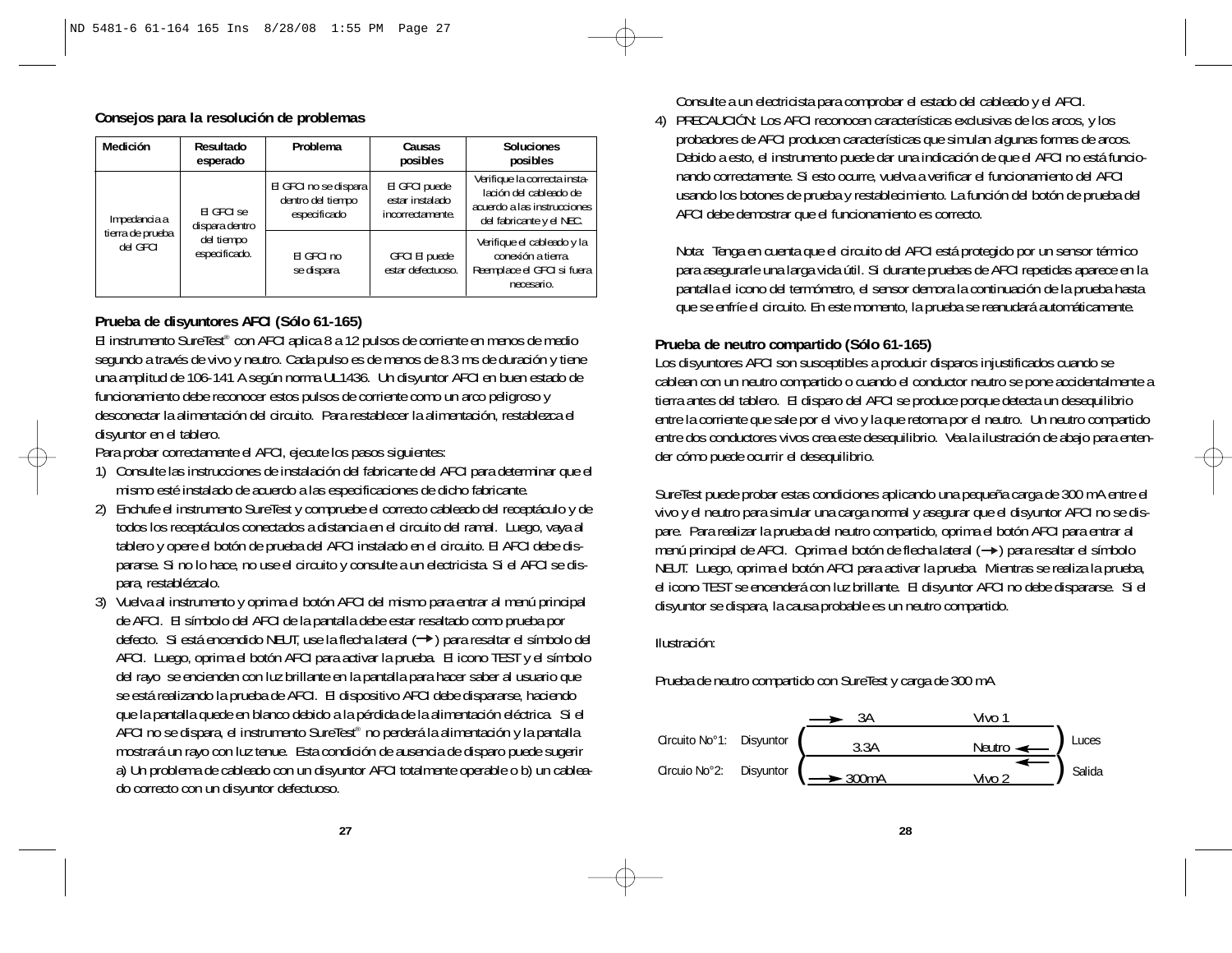# **Consejos para la resolución de problemas**

| Medición                       | Resultado<br>esperado     | Problema                                                    | Causas<br>posibles                                        | <b>Soluciones</b><br>posibles                                                                              |
|--------------------------------|---------------------------|-------------------------------------------------------------|-----------------------------------------------------------|------------------------------------------------------------------------------------------------------------|
| Prueba de AFCI                 | El AFCI se<br>dispara     | El GFCI no se dispara<br>dentro del tiempo<br>especificado. | AFCI instalado incor-<br>rectamente.                      | Verifique la correcta insta-<br>lación del cableado de<br>acuerdo a las instruc-<br>ciones del fabricante. |
|                                |                           |                                                             | AFCI defectuoso.                                          | Reemplace el AFCI.                                                                                         |
|                                |                           |                                                             | Fuente de alta imped-<br>ancia o resistencia de<br>línea. | Verifique si hay una caída<br>de tensión elevada                                                           |
| Prueba de neutro<br>compartido | FI AFCI no se<br>dispara. | FI GFCI no se<br>dispara.                                   | Existe un neutro<br>compartido.                           | Recablee el circuito<br>según las instrucciones<br>del fabricante del AFCI.                                |

#### **Accesorios opcionales**

### **Nº 61-183 - Adaptador de pinza cocodrilo**

Este adaptador permite que SureTest analice la seguridad y el funcionamiento de circuitos que no tienen tomacorrientes. Enchufe simplemente el adaptador de pinza cocodrilo en la conexión IEC del frente del instrumento SureTest. Luego, conecte correctamente al circuito las pinzas cocodrilo del vivo (negra), del neutro (blanca) y de tierra (verde). Los resultados correctos de la prueba dependen de que se hagan buenas conexiones con las pinzas cocodrilo en el circuito.



**ADVERTENCIA:** El instrumento SureTest está diseñado para circuitos de 120/240 VCA únicamente. No exceda la especificación de SureTest con este adaptador.

El adaptador permite también que el operador use SureTest (sólo 61-165) para verificar la protección del AFCI en circuitos que no tienen tomacorrientes de los dormitorios, tales como los usados para iluminación, ventiladores de techo y detectores de humo.

#### **Nº 61-175 - Adaptador de continuidad de tierra**

Este adaptador permite al operador verificar si un gabinete o el chasis de un equipo están correctamente conectado a la tierra del sistema. Al enchufar el instrumento SureTest al adaptador de continuidad de tierra, se lo aísla de la tierra eléctrica. Si el equipo está correctamente conectado a tierra, la conexión de la pinza cocodrilo del adaptador de continuidad de tierra al gabinete o al chasis del equipo debe proporcionar un camino a tierra y por lo tanto una conexión de cableado normal en SureTest.

Después de conectar el adaptador de continuidad de tierra, el instrumento SureTest se puede usar para medir la impedancia a tierra del gabinete o chasis del equipo hacia el tablero. Vea en la sección de mediciones de impedancia de línea las instrucciones para la prueba de impedancia a tierra.

Este adaptador se puede usar también para probar receptáculos de GFCI en circuitos bifilares. Antes de probar el GFCI, conecte la pinza cocodrilo del adaptador a una de tierra, tal como una tubería metálica de agua o de gas.

# **Nº 61-176 Adaptador de tierra aislada**

Este adaptador permite al operador verificar que un receptáculo está completamente aislado de la tierra del sistema que está conectada a otros dispositivos del circuito del ramal. Pruebe la impedancia del receptáculo a tierra y registre el valor en ohmios. (Vea en la sección de prueba de impedancia de línea los detalles sobre la obtención del valor de impedancia a tierra). Retire el instrumento SureTest y enchúfelo en el adaptador de tierra aislada. Conecte la pinza cocodrilo al tornillo central del receptáculo o a la caja de empalme metálica, reinserte el instrumento SureTest en el receptáculo y registre el valor en ohmios.

El adaptador de tierra aislada crea un camino a tierra en paralelo, que origina una lectura de impedancia a tierra con el adaptador inferior a la del receptáculo con tierra aislada. Si las dos lecturas son iguales, significa que el receptáculo no tiene una tierra aislada. Si la lectura tomada con el adaptador de tierra aislada es inferior, significa que el receptáculo tiene una tierra aislada.

#### **Mantenimiento**

Limpie el estuche con un paño húmedo y un detergente suave. No use abrasivos ni solventes.

#### **Servicio y piezas de repuesto:**

Esta unidad no contiene piezas reparables por el usuario. Para solicitar información sobre el servicio, llame al Soporte Técnico al 877 201-9005 o visite nuestro sitio web www.testersandmeters.com.

La dirección para reparaciones es: IDEAL INDUSTRIES, INC. Attention: Repair Dept. 1000 Park Ave. Sycamore, IL 60178

**29**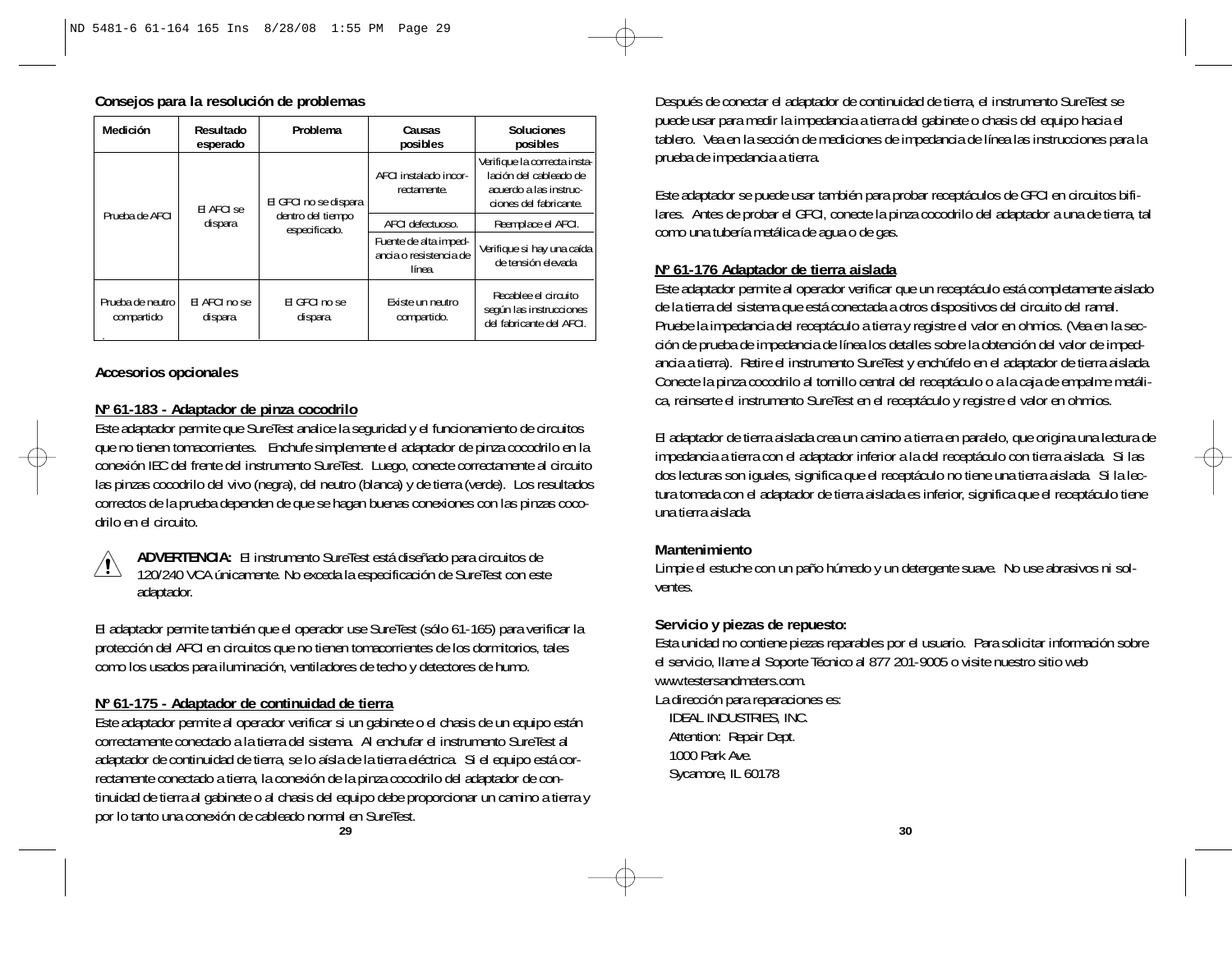#### **Especificaciones generales**

Características Descripción Pantalla 128 x 64 LED con luz de fondo Indicación de fuera de rango en "OL" todas las funciones: Ambiente operacional: Humedad relativa: 32 a 122°F (0 a 50°C) a HR<80% Ambiente de almacenamiento: 32 a 122°F (0 a 50°C) a HR<80% Altitud: 6561.7 pies (2000 m) Dimensiones: 6.4 x 3 (W) x 1.4" (D)

Actualización de pantalla para tensión Menos que 2.5 veces por segundo.

Construcción del estuche: ABS, clasificación UL de 94 V/0/5 VA 162 (long.) x 76 (ancho) x 36 (prof.) mm Peso: 9.4 onzas (267 g) Seguridad: UL61010B-1, Cat III-300 V UL-1436 para AFCI, GFCI y tomacorriente

# $c(\Psi_L)_{US}$

Accesorios:<br>
Incluye adaptador con enchufe de 1 pie (30 cm), estuche de transporte y manual de instrucciones. Disponible un adaptador de pinzas cocodrilo opcional.

# **同** Aislamiento doble

Este instrumento ha sido evaluado y se comprobó que cumple la categoría de aislamiento III (categoría de sobretensión III). Grado 2 de contaminación, de acuerdo a IEC-644. Uso en interiores.

#### **Especificaciones de las mediciones:**

Todas las especificaciones son a 23 ± 5°C con menos de 80% de humedad relativa. La precisión se expresa como  $\pm$  ( $\frac{1}{6}$  del rango] + [unidades]). El convertidor de CA es de detección de valor eficaz verdadero.

**Medición Rangos Resolución Exactitud** Tensión de línea  $|85.0 - 250.0 \text{ VCA}|$  0.1 V  $|1.0 \text{ % } \pm .2 \text{ V}|$ Tensión de línea pico  $121.0 - 354.0$  VCA  $\vert$  0.1 V  $\vert$  1.0 %  $\pm$  .2 V Frecuencia 45.0 - 65.0 Hz 0.1 Hz 1.0 % ± .2 Hz % de caída de tensión 0.1% - 99.9% 0.1 % 2.5 % ± .2 % Tensión en carga 10.0 - 250.0 VCA  $\vert$  0.1 V  $\vert$  2.5 %  $\pm$  .2 V Tensión neutro-tierra 0.0 - 10.0 VCA 0.1 V 2.5 % ± .2 V Impedancia - Vivo, neutro y tierra  $\begin{vmatrix} 0.0\Omega & -3.00\Omega \\ 3.0\Omega & 0.01\Omega \end{vmatrix}$  2.5 % ± .2Ω <br>sin especificar sin especificar Tiempo de disparo de GFCI  $\vert$  Contador de 1 ms  $\vert$  1 ms  $\vert$  1.0 %  $\pm$  .2 mS a 6,500s. Corriente de disparo de GFCI  $\begin{bmatrix} 6.0 & -9.0 & \text{mA} \\ 0.1 & \text{mA} \end{bmatrix}$  1.0 %  $\pm$  .2 mA Corriente de disparo de EPD 30.0 - 37,0 mA 0.1 mA 1.0 % ± .2 mA

#### **Garantía limitada**

Se garantiza este instrumento al comprador original contra defectos de material o mano de obra durante un período de dos años contados a partir de la fecha de compra. Durante este período de garantía, IDEAL INDUSTRIES, INC. podrá, a la sola opción de IDEAL, reemplazar o reparar la unidad defectuosa, sujeto a verificación del defecto o falla. Esta garantía no se aplica a defectos resultantes del mal uso, negligencia, accidente, reparación no autorizada, alteración o uso irracional de este instrumento.

Cualquier garantía implícita originada en la venta de un producto IDEAL, incluidas -pero sin limitarse a ellas- las garantías implícitas de comerciabilidad y adecuación para un propósito particular, se limitan a lo indicado anteriormente. El fabricante no será responsable por la pérdida del uso del instrumento u otros daños y perjuicios incidentales o consecuentes, gastos o pérdidas económicas, ni por ninguna reclamación de dichos daños y perjuicios, gastos o pérdidas económicas.

Las leyes estatales varían, por lo que las limitaciones o exclusiones anteriores pueden no aplicarse en su caso. Esta garantía le da derechos legales específicos, y es posible que tenga otros derechos que varían de un estado a otro.

La garantía está limitada solamente a la reparación o reemplazo; no existe ninguna garantía de comerciabilidad, adecuación para un propósito particular o daños y perjuicios consecuentes.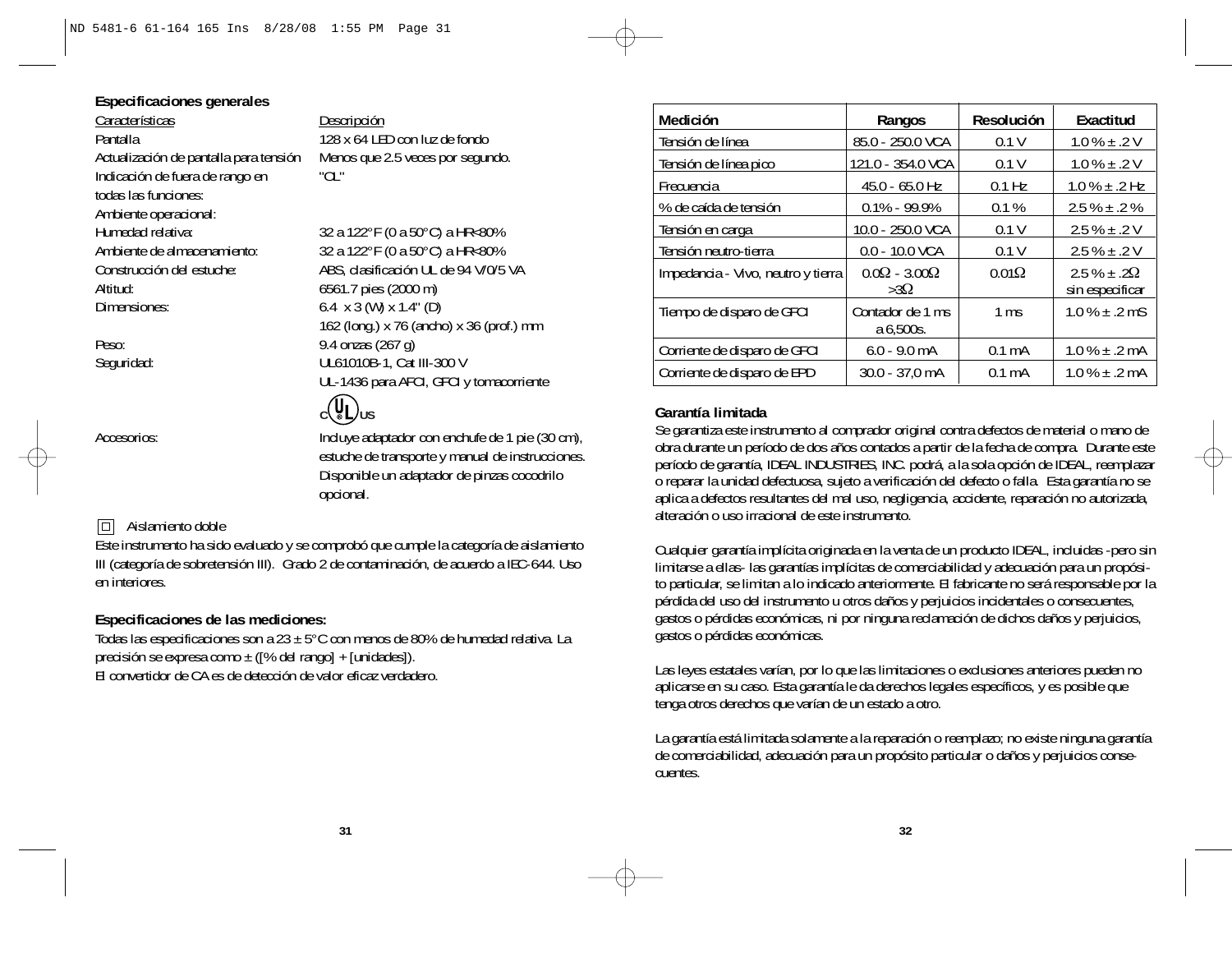

# **Construction Example 2 Construction Circuit Analyzer Introduction** *Analyseur de circuit SureTest® Manuel d'instructions*

A l'aide d'une technologie brevetée, les analyseurs de circuits SureTest® « regardent à travers les murs » pour identifier les

problèmes de câblage susceptibles d'entraîner des risques d'électrocution des personnes, des incendies d'origine électrique ou un mauvais fonctionnement du matériel. Les risques d'électrocution des personnes résultent d'une mauvaise mise à la terre, de fausses terres ou d'une protection inexistante contre les fuites à la terre. Les incendies d'origine électrique sont causés principalement par des défauts d'arc et des points de résistance élevée provoquant des connexions incandescentes dans le câblage du circuit. Quant aux problèmes de fonctionnement, ils résultent de l'insuffisance de la tension disponible sous la charge, d'une mauvaise impédance de terre et d'une tension terre à neutre élevée. En fait, on estime que 80 % des problèmes de rendement dus à la qualité de l'alimentation sont liés aux problèmes de câblage défectueux énoncés ci-dessus.

# **Caractéristiques du produit**

- Valeurs efficaces vraies
- Mesure les chutes de tension sous des charges de 12, 15 et 20 A.
- Mesure la tension : de secteur, de terre à neutre, de crête, fréquence
- Mesure les impédances des conducteurs de phase, neutre et de terre
- Identifie le câblage dans les prises à 3 fils
- Identifie les fausses terres (terre au neutre)
- Contrôle le bon fonctionnement des disjoncteurs de fuite de terre.
- Contrôle le bon fonctionnement des interrupteurs de circuits sur défaut d'arc (ICDA) (61-165)
- Identifie les neutres partagés qui entraînent le déclenchement intempestifs des interrupteurs de circuits sur défaut d'arc (61-165)
- Vérifie les circuits spécialisés (avec l'adaptateur 61-176)
- Comprend une rallonge de 30 cm (1 pi) et un étui de transport

#### **Fonctionnement général**

Il ne faut que quelques secondes à l'analyseur de circuit SureTest® pour tester chaque prise et circuit sous une pleine charge. Cet outil d'essai contrôle plusieurs états de câblage, y com-

**#61-164** *#61-165* **#61-165**  $043°$ **GFCI AFCI True RMS**

pris : câblage correct, inversion de polarité, inversion de conducteurs chargé/de terre et absence de terre selon la norme UL-1436. Un simple menu donne accès aux mesures de tension de secteur, de chute de tension sous pleine charge, de tension terre-neutre et d'impédances de ligne. Le contrôle du disjoncteur de fuite de terre s'effectue séparément selon la norme UL-1435 et perturbe l'alimentation en présence d'un différentiel fonctionnel.

Le SureTest<sup>®</sup> à interruption de circuit sur défaut d'arc N° 61-165 effectue également le contrôle des interrupteurs de circuits sur défaut d'arc (ICDA) afin de vérifier que les disjoncteurs protégeant le circuit ont été installés correctement. Cet essai perturbe l'alimentation électrique en présence d'un interrupteur de circuits sur défaut d'arc fonctionnel. Cet outil vérifie l'existence éventuelle d'un état de neutre partagé entraînant le déclenchement intempestif de l'ICDA.

Pour préserver les précisions énoncées pendant l'usage répété, attendre 20 secondes entre les insertions afin de dissiper adéquatement la chaleur accumulée lors de l'essai de charge.

**AVERTISSEMENT:** Ne pas utiliser sur des prises de système d'alimentation per manente, sur des gradateurs de lumière ou sur du matériel générateur de signaux carrés cela risquant d'endommager l'analyseur.

#### **Analyseur de circuit SureTest**

- 1. Structure du menu
- 
- 2. Boutons de navigation
- 3. Bouton de contrôle de
- disjoncteur de fuite de terre
- 4. Bouton de contrôle d'ICDA





# **Navigation du menu**

Les priorités principales du microprocesseur consistent à relever des mesures sous tension et à analyser les données. C'est pourquoi, il peut se produire que la puce ne reconnaisse pas les boutons du pavé numérique quand on les actionne en succession rapide pendant qu'elle exécute ces routines. Pour éviter ce problème, maintenir le bouton du pavé numérique enfoncé à chaque fois jusqu'à ce que le menu change.

Les mesures relevées par le SureTest sont subdivisées dans cinq menus principaux positionnés sur le côté gauche de l'affichage : Configuration de câblage (•••), Tension (**V**), Chute de potentiel (**VD**), Intensité (**A**) et Impédance (**Z**). Pour naviguer vers chacun de ces menus principaux, utiliser le bouton à flèche descendante (1).

L'écran de Configuration de câblage (**•••**) indique le câblage correct, la polarité inversée, inversion des fils actif/terre et absence de terre en ordonnant les trois boules. L'étiquette figurant au verso du produit explique les indications sur l'ordre de câblage. **<sup>33</sup>**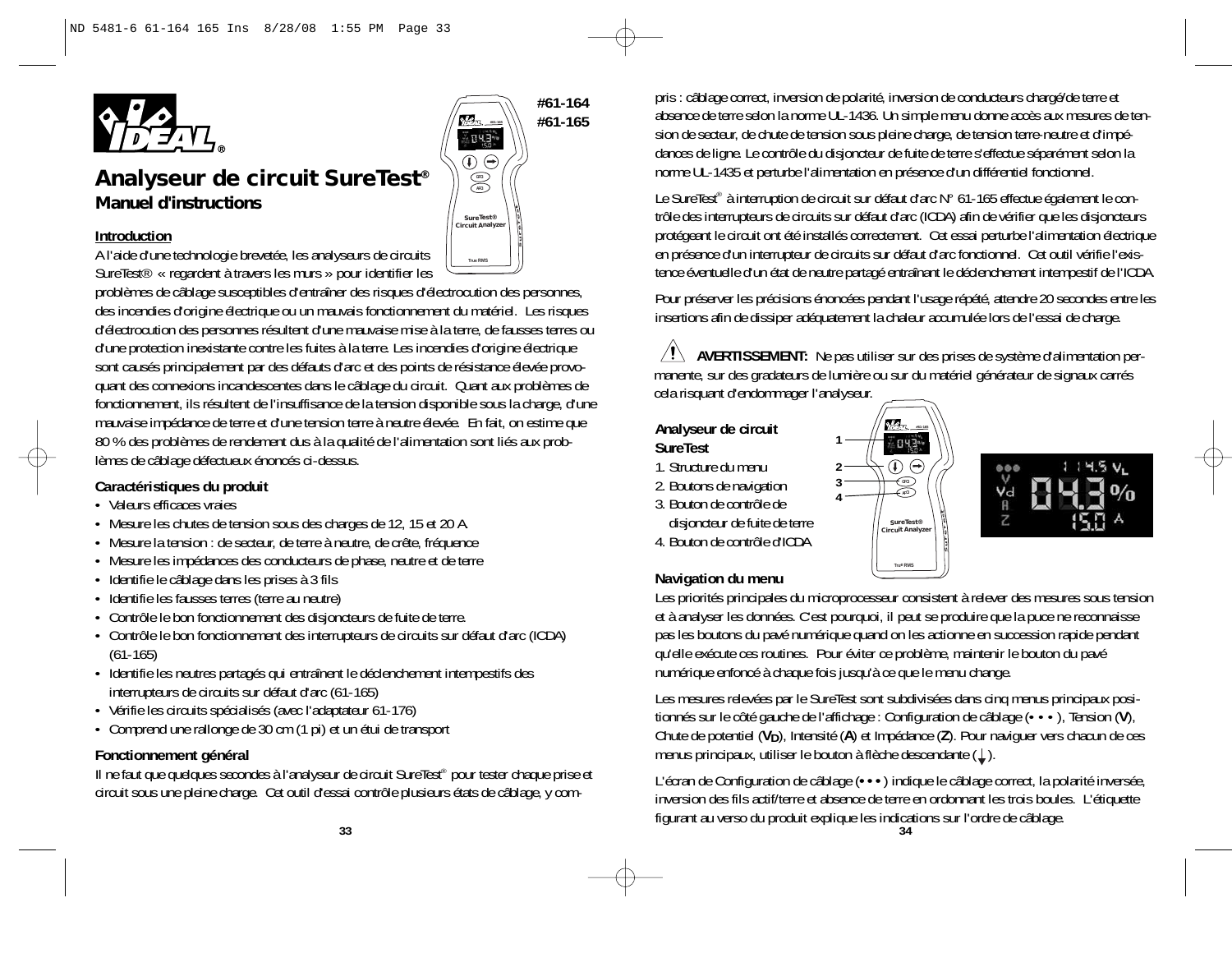Le menu de tension (**V**) affiche en temps réel la véritable tension efficace de secteur. Ce menu principal a un sous-menu positionné horizontalement en bas de l'écran qui affiche la tension de ligne (**RMS HN**), la tension terre-à-neutre (**RMS GN**), la tension de crête (**Peak**), et la Fréquence (**Hz**). Pour naviguer dans le sous-menu, utiliser le bouton à flèche latérale ( ).

L'écran de Chute de tension (**V<sub>D</sub>**) affiche simultanément le pourcentage de chute de tension avec une charge de 15 A et la tension chargée (**VL**) résultante. Ce menu a un sous-menu qui affiche aussi le pourcentage de chute de tension et la tension chargée avec des charges de 20 A et 12 A. Pour naviguer dans le sous-menu, utiliser le bouton à flèche latérale  $($ 

Le menu d'Intensité (**A**) affiche la Charge estimée sur la ligne (**CEL**) en temps réel et maintient l'intensité maximale dans le coin supérieur droit de l'affichage. Le menu principal a un sousmenu positionné horizontalement qui affiche (**ASCC1**), Courant de court-circuit disponible de A-N et (**ASCC2**) Courant de court-circuit disponible de A-N-T. Pour naviguer dans ce sousmenu, utiliser le bouton à flèche latérale ( ).

Le menu principal d'Impédance (**Z**) affiche l'impédance en ohms (Ω) du conducteur actif. Ce menu principal a un sous-menu positionné horizontalement en bas de l'écran qui affiche les impédances des conducteurs neutre ( **N**) et Terre (**G**). Pour naviguer dans le sous-menu, utiliser le bouton à flèche latérale (
...). Noter que l'impédance de terre déclenchera le circuit protégé par un différentiel.

# **Bouton de contrôle de différentiel**

Appuyer ce bouton affiche le menu principal du différentiel. Deux contrôles peuvent être effectués dans ce menu : **GFCI** et **EPD**. Le GFCI teste les dispositifs à différentiel en acheminant un courant de défaut de 6 à 9 mA du conducteur actif à la terre selon la norme UL-



1436. L'EPD teste les disjoncteurs équipés d'une fonction Dispositif protecteur de matériel (EPD) qui déclenche le disjoncteur si un défaut de terre de plus de 30 mA est détecté. En appuyant sur le bouton à flèche latérale (
) on navigue entre ces deux contrôles. Une fois que le contrôle désiré est mis en surbrillance, appuyer sur le bouton de contrôle de différentiel du pavé numérique pour activer le contrôle.

# **Bouton de contrôle d'ICDA**

Appuyer ce bouton affiche le menu principal de l'ICDA. Deux contrôles peuvent être effectués dans ce menu : **AFCI** et **NEUT**. L'ICDA (AFCI) contrôle les dispositifs à Interruption de circuit par défaut d'arc en créant un arc de courte de durée de 106 à 141



A entre les conducteurs actif et neutre selon la norme UL1436. Le **NEUT** recherche une **Neut**re partagé ou un conducteur neutre faussement mis à la terre, ce qui cause des déclenchements intempestifs des disjoncteurs à ICDA sous des charges normales. Ce contrôle applique 300 mA entre les conducteurs actif et neutre pour vérifier que le disjoncteur à ICDA ne se déclenche pas.

# **Procédure de contrôle Contrôle de câblage**

Dès son introduction dans une prise, le SureTest affiche le logo IDEAL pendant qu'il exécute une série de contrôles. Le premier résultat affiché est l'état du câblage. Le SureTest contrôle les états suivants et affiche le résultat du contrôle.



| Etat du câblage                                                                 | Indication de l'affichage<br>H G N |                   |
|---------------------------------------------------------------------------------|------------------------------------|-------------------|
| Câblage correct<br>Pas de terre<br>Inversion de polarité<br>Ouvert/Actif Neutre | ∩<br>- റ  റ<br>美口美                 | Légen<br>O A<br>Ē |
| Fausse terre                                                                    |                                    |                   |



Si l'état de câblage est autre que normal, le SureTest est limité quant aux mesures susceptibles d'être exécutés. S'il n'y a pas de terre, seules les mesures de tension de secteur et de chute de tension sont disponibles. Dans un état d'inversion d'actif/terre, de neutre ouvert ou d'actif ouvert, l'appareil ne sera pas alimenté et son affichage demeurera vide.

# **Remarques :**

- 1) Ne détecte pas deux fils sous tension dans un circuit.
- 2) Ne détecte pas une combinaison de défauts.
- 3) Ne détecte pas l'inversement des connecteurs à la terre et de mise à la terre.

# **Indication de fausse terre**

Le Sure Test signale un état de fausse terre dû à une métallisation inadéquate résultant d'un pontage la terre et le neutre (cavalier de terre au dispositif de prise) ou d'un contact involontaire entre le fil de terre et la connexion neutre. Noter que si le SureTest est à une distance comprise entre 5 et 7 mètres du tableau principal, l'appareil signalera un état de fausse terre sur un circuit adéquatement câblé du fait de sa proximité immédiate avec la bonne métallisation terre-neutre du tableau principal.

# **Mesures de tension**

La tension de secteur doit être de 120 V c.a. avec une fluctuation de +/- 10 % à 60 Hz. La tension de crête doit être équivalente à1,414 fois la lecture de tension efficace de secteur pour une forme d'onde sinusoïdale propre. La tension terre à neutre doit être inférieure à 2 V c.a. Dans un circuit uniphasé, une tension terre-neutre élevée indique des fuites excessives de courant entre les conducteurs neutre et terre. Dans un circuit triphasé avec un neutre partagé, une ten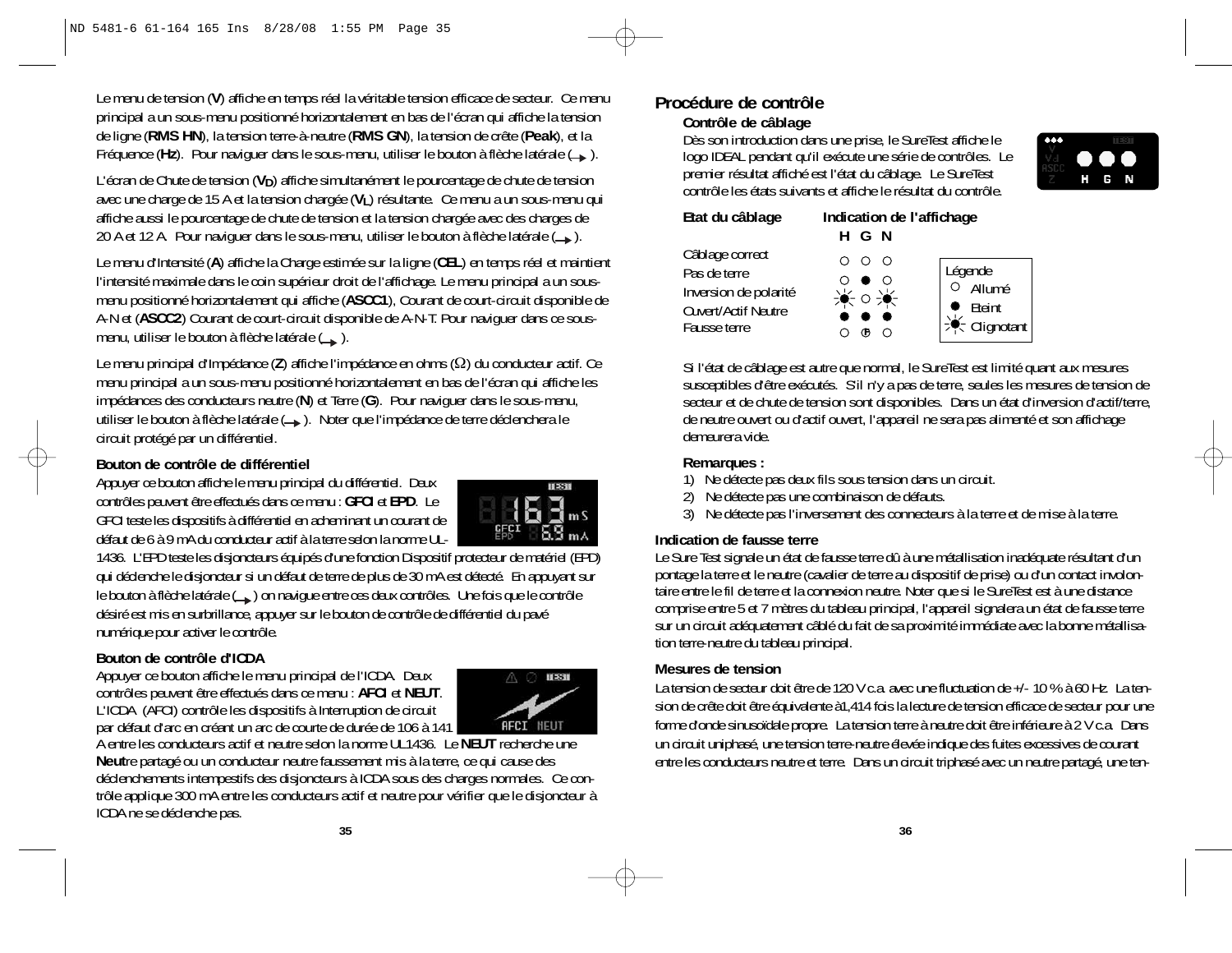sion terre-neutre élevée pourrait signaler une charge déséquilibrée entre les trois phases, ou une distorsion harmonique sur le neutre partagé. Une tension terre-neutre excessive peut entraîner un fonctionnement irrégulier ou intermittent du matériel. Conseils utiles pour le dépistage des pannes pour les questions de tension.

| Mesure                                            | Résultat<br>attendu                  | Problème                             | Causes<br>possibles                                                                                | <b>Solutions</b><br>possibles                                                                                           |
|---------------------------------------------------|--------------------------------------|--------------------------------------|----------------------------------------------------------------------------------------------------|-------------------------------------------------------------------------------------------------------------------------|
|                                                   |                                      |                                      | Trop grande charge<br>sur le circuit                                                               | Redistribuer les charges<br>du circuit                                                                                  |
| Tension de<br>secteur<br>120 V c.a.<br>220 V c.a. | 108 à 132 V c.a.<br>198 à 242V c.a.  | Haut/bas                             | Connexion à haute<br>résistance dans le<br>circuit ou au niveau<br>du panneau                      | Localiser la connexion/le<br>dispositif présentant une<br>résistance élevée et le/la<br>réparer ou remplacer.           |
|                                                   |                                      |                                      | Tension d'alimentation<br>trop élevée/basse                                                        | Consulter la compagnie<br>d'électricité                                                                                 |
|                                                   |                                      |                                      | Fuite de courant entre<br>le neutre et la terre                                                    | Identifier la source de la<br>fuite : Points de métallisa-<br>tion multiples, matériel ou<br>dispositifs.               |
| Neutre-Terre<br>Te, sion                          | $2V$ Ca<br>Te, sion                  | Tension t-n<br>élevée<br>$>2$ V c.a. | Circuit triphasé<br>déséquilibré                                                                   | Vérifier l'équilibre de la<br>charge et redistribuer la<br>charge.                                                      |
|                                                   |                                      |                                      | Résidu harmonique<br>retournant sur le circuit<br>triphasé par le neutre                           | Surdimensionner le neutre<br>jusqu'à l'impédance. Réduire<br>l'effet harmonique avec un<br>filtre ou d'autres méthodes. |
| Tension de crête                                  |                                      |                                      | Tension d'alimentation<br>trop élevée/basse                                                        | Consulter la compagnie<br>d'électricité                                                                                 |
| 120 V c.a.<br>220 V c.a.                          | 153 à 185 V c.a.<br>280 à 242 V c.a. | Haut/bas<br>Tension de crête         | Les crêtes élevées sur<br>la ligne sont causées<br>par du matériel électron-<br>ique sur la ligne. | Evaluer le nombre de<br>dispositifs électroniques<br>du circuit et les<br>redistribuer si nécessaire                    |
| Fréquence                                         | 60H7                                 | Haut/bas<br>fréquence                | Fréquence de l'alimenta-<br>tion trop élevée/basse                                                 | Consulter la compagnie<br>d'électricité                                                                                 |

# **AVERTISSEMENT:** Ne pas dépasser la tension maximale nominale de 250 V c.a. de l'appareil.

# Mesures de chute de tension  $(V_D)$

Le SureTest mesure la tension de secteur, applique une charge sur le circuit, mesure la tension chargée, puis calcule la chute de tension. Les résultats sont affichés pour les charges de 12 A, 15 A et 20 A. Le National Electrical Code conseille 5 % de chute de tension maximale pour les circuits de dérivation pour une efficacité raisonnable ( Article NEC 210-19 FPN4). Quant à la tension sous charge (VL), elle ne doit pas chuter en deçà de 108 V c.a. pour un fonctionnement fiable du matériel

Un bon circuit de dérivation doit commencer à moins de 5 % de chute de tension à la prise la plus éloignée du tableau au bout de la longueur de câble. Puis, au fur et à mesure que les prises testées se rapprochent du tableau la chute de tension doit diminuer régulièrement. Si la chute de tension est supérieure à 5 % et ne diminue pas de façon notable au fur et à mesure qu'on se rapproche du premier dispositif du circuit, le problème se situe entre le premier dispositif et le tableau. Contrôler visuellement les terminaisons au premier dispositif, le câblage entre le dispositif et le tableau et les connexions du disjoncteur. Les points de résistance élevée peuvent généralement être identifiés comme des points chauds à l'aide d'un thermomètre infrarouge ou en mesurant la tension au disjoncteur. Si la chute de tension dépasse 5 % mais diminue notablement au fur et à mesure qu'on approche su panneau le circuit peut être doté de fil sous-dimensionné, ou présenter une longueur de câble ou une charge de courant excessives. Vérifier le fil pour s'assurer qu'il est du calibre prescrit par le code et mesurer le courant sur le circuit de dérivation. Si la lecture de chute de tension change de façon significative d'une prise à l'autre, le problème est un point d'impédance élevée à la prise ou entre deux prises. Il est généralement situé à un point de raccord, comme un mauvais joint ou un raccord de fil desserré, mais il se peut aussi que la prise elle-même soi défectueuse.

Conseils utiles pour chute de tension

| <b>Mesure</b>    | <b>Résultats</b><br>attendus | Problème                   | Causes<br>possibles                                                             | <b>Solutions</b><br>possibles                                                                                 |
|------------------|------------------------------|----------------------------|---------------------------------------------------------------------------------|---------------------------------------------------------------------------------------------------------------|
|                  | $< 5\%$                      | Chute de tension<br>élevée | Trop grande charge sur<br>le circuit.                                           | Redistribuer la charge du<br>circuit                                                                          |
| Chute de tension |                              |                            | Calibre insuffisant<br>compte tenu de la<br>lonqueur du fil                     | Contrôler les exigences<br>réglementaires et recâbler<br>si nécessaire.                                       |
|                  |                              |                            | Connexion à haute<br>résistance dans le cir-<br>cuit ou au niveau du<br>panneau | Localiser la connexion/le<br>dispositif présentant une<br>résistance élevée et le/la<br>réparer ou remplacer. |

**37**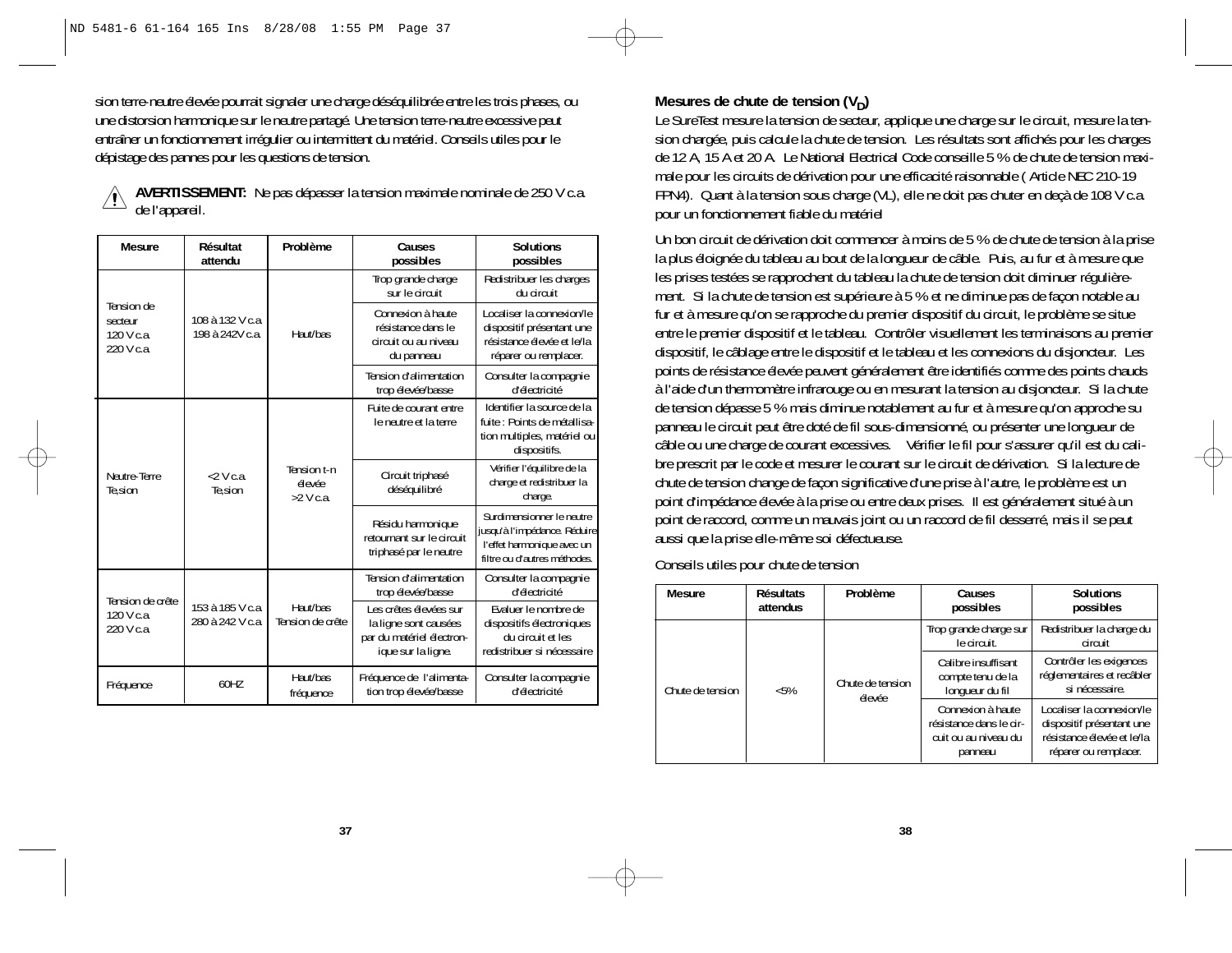## **Mesure de charge estimée sur la ligne (ELL)**

Le SureTest estime la charge sur un circuit de dérivation afin de fournir une indication de la capacité restante dans le circuit ou pour vérifier rapidement si le circuit est spécialisé. Cette fonction est une estimation brute (aucune précision déclarée), la mesure précise du courant de circuit devant être accomplie avec un appareil de mesure à pince au tableau électrique. Le mode exclusif dont ces calculs sont obtenus permet à l'utilisateur de priser l'appareil dans une prise et de déterminer rapidement la charge de courant sur ce circuit de dérivation.

La distance entre le SureTest et la charge et l'impédance du circuit de dérivation influent tous deux sur la précision. On obtient la meilleure précision en positionnant le SureTest dans la même prise que la plus grande charge sur la ligne ; autrement, essayer de positionner le SureTest entre la/les charge(s) et le tableau électrique. L'intensité maximale mesurée par l'appareil de mesure est 15 A.

#### **Mesure de courant de court circuit disponible**

Le SureTest calcule le courant de court-circuit disponible (Available Short-Circuit Current) que le circuit de dérivation peut délivrer à travers le disjoncteur pendant un état de courtcircuit à fond (franc).

L'ASCC est calculée en divisant le tension de secteur par l'impédance de ligne du circuit (actif + neutre) En appuyant sur la flèche latérale  $(\rightarrow)$  on affiche le pire scénario, où les trois conducteurs (actif, neutre et terre) sont court-circuités ensemble - le neutre et le terre assure une impédance inférieure via un passage de retour parallèle. On notera que ce second test déclenchera le différentiel. Voir les équations suivantes pour clarifier.

ASCC $_1$  = Tension de secteur (V $_{\mathsf{H}\mathsf{N}}$ )/ (Actif  $\Omega$  + Neu  $\Omega$ )

ASCC $_2$  = Tension de secteur (V<sub>HN</sub>)/(Actif  $\Omega$  + 1/(1/Neu  $\Omega$  + 1/Terre  $\Omega$ )

# **Mesures d'impédance (Z)**

Si la chute de tension dépasse 5 %, analyser les impédances des conducteurs actif et neutre. Si l'un est significativement plus élevé que l'autre, le problème réside avec le conducteur présentant l'impédance beaucoup plus élevée. Contrôler alors toutes les connexions sur ce conducteur jusqu'au tableau. Si les deux impédances paraissent élevées, la source peut être un fil de calibre insuffisant pour la longueur de câble, un dispositif défectueux, un mauvais raccordement aux tire-bouchons, aux dispositifs ou au tableau.

L'impédance de terre mesurée doit être inférieure à 1 ohm en règle générale pour faire en sort qu'un courrant de défaut ait un passage suffisant pour retourner au tableau. Selon l'IEEE l'impédance de terre doit être de moins de 0,25 ohms afin de garantir que le conducteur de terre puisse retourner en toute sécurité tout courant anormal susceptible d'endommager le matériel branché sur le circuit. Les systèmes de limitation de tension exigent une

bonne terre pour protéger adéquatement le matériel contre les surtensions transitoires. Noter qu'une petite quantité de courant est appliquée au conducteur de terre pour mesurer précisément son impédance. Du fait de la nature inhérente de ce test, un circuit protégé par un différentiel se déclenchera sauf si le dispositif est débranché provisoirement du circuit. Conseils utiles pour le dépistage des pannes - Impédances

| <b>Mesure</b>                | Résultat<br>attendu                               | Problème                     | Causes<br>possibles                                                             | <b>Solutions</b><br>possibles                                                                                 |
|------------------------------|---------------------------------------------------|------------------------------|---------------------------------------------------------------------------------|---------------------------------------------------------------------------------------------------------------|
| Impédance<br>actif et neutre | $<$ 0,0048 $\Omega$ /pi de fil<br>de 14 AWG       | Haut/bas                     | Trop grande charge<br>sur le circuit                                            | Redistribuer les charges<br>du circuit                                                                        |
|                              | <0,003Ω/pi de fil<br>de 12 AWG                    |                              | Connexion à haute<br>résistance dans le cir-<br>cuit ou au niveau du<br>panneau | Contrôler les exigences<br>réglementaires et recâbler<br>si nécessaire.                                       |
|                              | $<$ 0,001 $\Omega$ /pi de fil<br>de 10 AWG        |                              | Tension d'alimentation<br>trop élevée/basse                                     | Localiser la connexion/le<br>dispositif présentant une<br>résistance élevée et le/la<br>réparer ou remplacer. |
| Terre<br>Impédance           | $<$ 1 $\Omega$ pour<br>protéger les<br>personnes  | Impédance de terre<br>élevée | Calibre insuffisant<br>compte tenu de la<br>lonqueur du fil                     | Contrôler les exigences<br>réglementaires et recâbler<br>si nécessaire.                                       |
|                              | $<$ 0,25 $\Omega$ pour<br>protéger le<br>matériel |                              | Connexion à haute<br>résistance dans le<br>circuit ou au niveau<br>du panneau   | Localiser la connexion/le<br>dispositif présentant une<br>résistance élevée et le/la<br>réparer ou remplacer. |

# **Essai de disjoncteur de fuite à la terre (diférentiel)**

Pour tester le dispositif à différentiel, le SureTest® crée un déséquilibre entre les conducteurs actif et neutre en laissant fuir une petite quantité de courant du conducteur actif à la terre à l'aide d'une résistance à valeur fixe. Le courant de test appliqué par le SureTest® ne doit pas être inférieur à 6 mA ou supérieur à 9 mA selon la norme UL-1436. Un différentiel fonctionnel doit détecter le déséquilibre et déconnecter l'alimentation. Le SureTest affiche le courant de test réel en milliampères et le temps de déclenchement en millisecondes.

Pour conduire un test de différentiel,appuyer sur le bouton GFCI (Différentiel) pour entrer sur le menu principal GFCI. Le symbole GFCI de l'affichage doit être mis en surbrillance comme test de défaut. Si l'EPD est allumé, utiliser la flèche latérale (->) pour mettre le symbole GFCI en surbrillance. Puis appuyer sur le bouton GFCI pour activer le test. La valeur réelle du courant fuyant vers la terre est affichée. L'icône TEST et le sablier sont affichés pour informer l'utilisateur que le contrôle de disjoncteur de fuite de terre est en cours. Le dispositif GFCI dot se déclencher dans la directive UL établie ce qui entraîne la neutralisation de tout affichage du fait de la perte d'alimentation. Quand le dispositif GFCI est réamorcé, l'appareil affiche le temps de déclenchement réel qu'il a fallu au GFCI pour réagir au déséquilibre de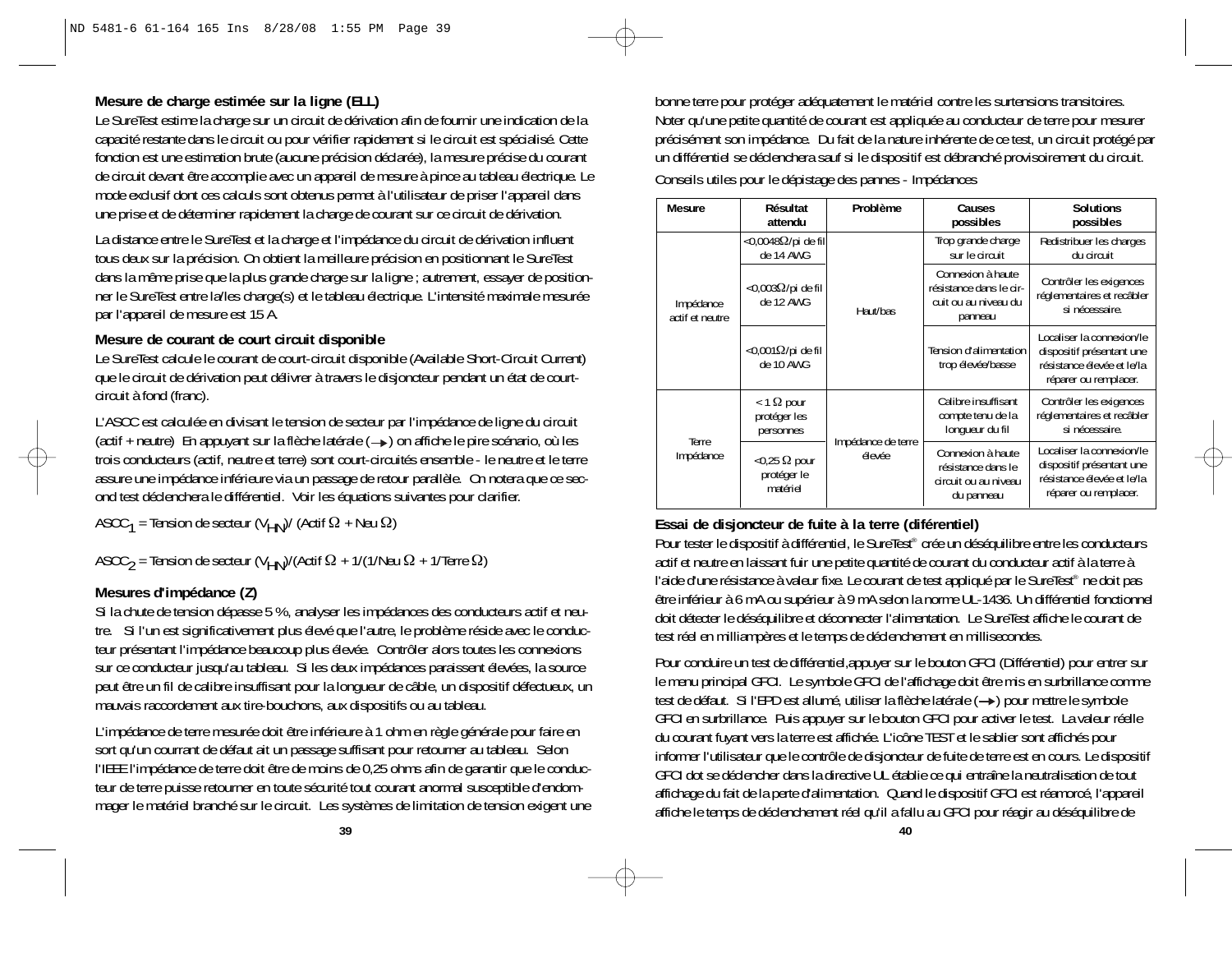courant et au circuit ouvert. Le fait d'appuyer sur le bouton avec la flèche vers le bas  $(\downarrow)$  le renvoie au mode de vérification de câblage. Si le GFCI ne se déclenche pas, le SureTest met un terme au test au bout de 6,5 secondes. Un examen plus poussé devrait déterminer si le circuit du différentiel est défaillant, si le différentiel est mal monté ou sir le circuit est protégé par un dispositif à différentiel.

Directive UL pour le temps de déclenchement  $T = \left(\frac{20}{1}\right)^{1.43}$  Où : T = secondes (s)<br> $I = \text{milliampleves (mA)}$ 

#### **Remarques :**

- 1) Pour tester un GFCI dans un circuit bifilaire (pas de terre), il faut utiliser l'adaptateur de continuité de terre N° 61-175. Connecter la pince crocodile de l'adaptateur à une terre, telle une canalisation métallique d'eau ou de gaz.
- 2) Tous les appareils et tout le matériel sur le circuit testé doivent être déprisés afin d'éviter les lectures erronées.

Outre l'exécution d'un test de différentiel pour évaluer la protection personnelle contre l'électrocution, le SureTest peut également exécuter un test pour assurer la protection du matériel contre les mises à la terre de plus de 30 mA. La méthode de fonctionnement est la même que celle du test de différentiel noté au premier paragraphe ci-dessus, mais elle utilise une résistante différente pour créer un courant de fuite de 30 mA du conducteur actif à la terre. Pour conduire un test EPD sur un dispositif de protection de matériel, appuyer sur le bouton GFCI pour enter sur le menu principal de GFCI. Le symbole GFCI de l'affichage doit être mis en surbrillance comme test de défaut. Appuyer sur le bouton à flèche latérale  $(\rightarrow)$  pour mettre le symbole EPD en surbrillance. Puis appuyer sur le bouton GFCI pour activer le test. La valeur réelle du courant fuyant vers la terre est affichée. L'icône TEST et le sablier sont affichés pour informer l'utilisateur que le contrôle d'EPD est en cours. L'EPD doit se déclencher, ce qui ce qui entraîne la neutralisation de tout affichage du fait de la perte d'alimentation. Quand l'EPD est réamorcé et que l'alimentation est rétablie, l'appareil affiche le temps de déclenchement réel qu'il a fallu à l'EPD pour réagir au déséquilibre de courant et ouvrir le circuit. Le fait d'appuyer sur le bouton avec la flèche vers le bas  $(\downarrow)$  le renvoie au mode de vérification de câblage. Si l'EPD ne se déclenche pas, le SureTest met un terme au test au bout de 6,5 secondes. Un examen plus poussé devrait déterminer si le circuit EPD est défaillant, si l'EPD est mal monté ou si le circuit est protégé par un EPD.

#### **Conseils utiles pour le dépistage des pannes**

| <b>Mesure</b>                                   | Résultat<br>attendu                       | Problème                                                                           | Causes<br>possibles                                        | <b>Solutions</b><br>possibles                                                                                                |
|-------------------------------------------------|-------------------------------------------|------------------------------------------------------------------------------------|------------------------------------------------------------|------------------------------------------------------------------------------------------------------------------------------|
| Contrôle de<br>disjoncteur de<br>fuite de terre | Le différentiel se<br>déclenche dans le l | Le différentiel ne se<br>déclenche pas dans le<br>délai normal de<br>déclenchement | Le différentiel est<br>peut-être mal<br>monté.             | Contrôler que le câblage est<br>bien monté selon les stipula-<br>tions du fabricant et du<br>Code national de l'électricité. |
| Terre<br>Impédance                              | délai normal de<br>déclenchement          | Le différentiel ne se<br>déclenche pas                                             | Il est possible que<br>Le différentiel soit<br>défectueux. | Contrôler le câblage et la<br>terre Remplacer Le différen-<br>tiel si nécessaire.                                            |

### **Contrôle d'ICDA (N°61-165 seulement)**

Le Sure-Test<sup>®</sup> avec ICDA applique 8 à 12 impulsions de courant en moins d'une demie seconde sur le conducteur actif à neutre, chaque impulsion ne durant pas plus de 8,3 ms et présentant une amplitude de 106 à 141 ampères conformément à la norme UL1436. Un ICDA fonctionnel doit reconnaître ces impulsions de courant comme un arc dangereux et déconnecter la puissance au circuit. Pour rétablir l'alimentation, réarmer le disjoncteur au panneau de commande des circuits.

Pour tester adéquatement l'ICDA, exécuter les étapes suivantes :

- 1) Consulter le mode d'emploi fourni par le fabricant de l'ICDA afin de vérifier que ce dernier a été installé conformément aux instructions du fabricant.
- 2) Priser le SureTest et contrôler le bon câblage de la prise et de toutes les prises à distance du circuit de dérivation. Aller ensuite au panneau et actionner le bouton de test de l'ICDA monté sur le circuit. L'ICDA doit se déclencher. S'il ne se déclenche pas, ne pas utiliser le circuit -- consulter un électricien. Si l'ICDA se déclenche pas, réarmer l'ICDA.
- 3) Retourner au testeur et appuyer sur le bouton AFCI du testeur pour enter sur le menu AFCI principal. Le symbole AFCI de l'affichage doit être mis en surbrillance comme test de défaut. Si NEUT est allumé, utiliser la flèche latérale (->) pour mettre le symbole AFCI en surbrillance. Puis appuyer sur le bouton AFCI pour activer le test. L'icône TEST et l'éclair seront allumés brillamment pour indiquer à l'utilisateur que le test de l'ICDA est en cours d'exécution. Le dispositif à ICDA doit se déclencher, ce qui ce qui entraîne la neutralisation de tout affichage du fait de la perte d'alimentation. Si l'ICDA ne se déclenche pas, le SureTest® continuera d'être alimenté et l'affichage montrera un éclair faiblement allumé. Cet état de non-déclenchement suggère :
	- a) un problème de câblage associé à un ICDA fonctionnant normalement, ou
	- b) un câblage normal avec un ICDA défectueux.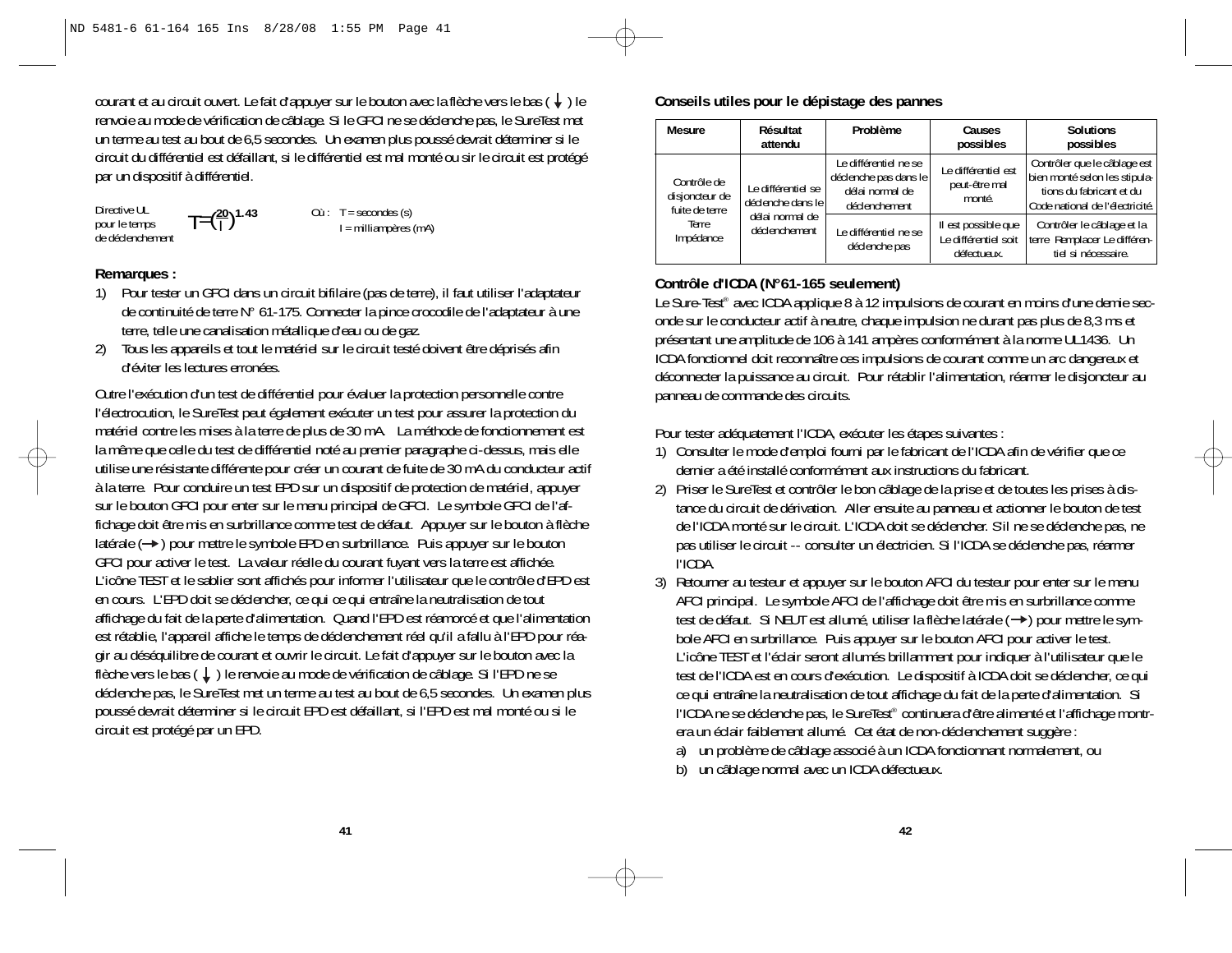Consulter un électricien pour vérifier l'état du câblage et de l'ICDA.

4) ATTENTION : Les disjoncteurs sur défaut d'arc reconnaissent les caractéristiques originales de la production d'arc et les tester de disjoncteurs sur défaut d'arc produisent des caractéristiques qui imitent certaines formes de production d'arc. De ce fait, le testeur peut donner une fausse indication que l'ICDA ne fonctionne par normalement. Si cela se produit, vérifier à nouveau le fonctionnement de l'ICDA des boutons d'essai et de réarmement. La fonction du bouton d'essai d'ICDA doit démontrer un fonctionnement normal.

Remarque : Le circuit de l'ICDA est protégé par un capteur thermique qui assure sa longévité. Si l'icône d'un thermomètre est affiché pendant des essais répétés de l'ICDA, le capteur retardera les tests suivants jusqu'à ce que les circuits refroidissent. A partir de là, le test continue automatiquement.

# **Test de neutre partagé (N° 61-165 seulement)**

Les disjoncteurs sur défaut d'arc ont tendance à se déclencher de façon intempestive quand ils sont câblés avec un neutre partagé ou quand le conducteur neutre est accidentellement mis à la terre avant le tableau. Le déclenchement de l'ICDA se produit du fait d'un déséquilibre entre le courant sortant et le courant de retour sur le neutre. Un neutre partagé entre les deux conducteurs actifs crée ce déséquilibre. Voir l'illustration ci-dessous pour voir comment ce déséquilibre peut se produire.

Le SureTest peut tester ces états en appliquant une petite charge de 300 mA entre le conducteur actif et la conducteur neutre pour simuler une charge normale et faire en sorte que l'ICDA ne se déclenche pas. Pour conduire un test de neutre partagé, appuyer sur le bouton AFCI (ICDA) pour entrer sur le menu principal AFCI. Appuyer sur le bouton à flèche latérale (
ightarrow pour mettre le symbole NEUT en surbrillance. Puis appuyer sur le bouton AFCI pour activer le test. L'icône TEST doit s'allumer brillamment pendant le test. L'ICDA ne doit pas se déclencher. Si le disjoncteur se déclenche, la cause en est probablement un neutre partagé.

Illustration:

Test de neutre partagé SureTest avec charge de 300 mA



#### **Conseils utiles pour le dépistage des pannes**

| Mesure                    | Résultat<br>attendu                                                           | Problème                               | Causes<br>possibles                                          | Solutions<br>possibles                                                                   |
|---------------------------|-------------------------------------------------------------------------------|----------------------------------------|--------------------------------------------------------------|------------------------------------------------------------------------------------------|
|                           | L'interrupteur<br>Contrôle AFCI<br>sur défaut d'arc<br>(ICDA)<br>se déclenche | Le différentiel ne se<br>déclenche pas | L'ICDA est mal<br>monté.                                     | Contrôler que le câblage<br>est bien monté selon les<br>stipulations du fabricant.       |
|                           |                                                                               |                                        | L'ICDA est défectueux.                                       | Remplacer l'ICDA.                                                                        |
|                           |                                                                               |                                        | Source élevée d'impé-<br>dance de ligne ou de<br>résistance. | Rechercher une chute de<br>tension élevée.                                               |
| Test de neutre<br>partagé | Le différentiel<br>ne se déclenche<br>pas                                     | I 'ICDA se<br>déclenche.               | Le neutre partagé<br>existe.                                 | Recâbler le circuit en se<br>conformant aux stipula-<br>tions du fabricant de<br>l'ICDA. |

# **Accessoires optionnels**

# **Adaptateur à pince crocodile N° 61-183**

Cet adaptateur permet au SureTest d'analyser les circuits qui ne sont pas basés sur des prises pour garantir la sécurité et le rendement des circuits de dérivation. Il suffit de priser l'adaptateur à pince crocodile dans la connexion IEC à l'avant du SureTest. Puis connecter adéquatement les pinces crocodiles de l'actif (noir), du neutre (blanc) et de la terre (vert) sur le circuit. Pour obtenir des résultats de contrôle corrects, il est nécessaire de bien connecter les pinces crocodile sur le circuit.



**AVERTISSEMENT:** Le SureTest est conçu pour les circuits de 120/240 V c.a. seulement. Ne pas dépasser la puissance nominale du SureTest avec cet adaptateur.

Cet adaptateur permet également à l'opérateur d'utiliser le SureTest (N° 61-165 uniquement) pour vérifier la protection de l'ICDA sur les circuits qui ne sont pas basés sur des prises dans les chambres à coucher, comme les circuits utilisés pour l'éclairage, les ventilateurs de plafond et les détecteurs de fumée.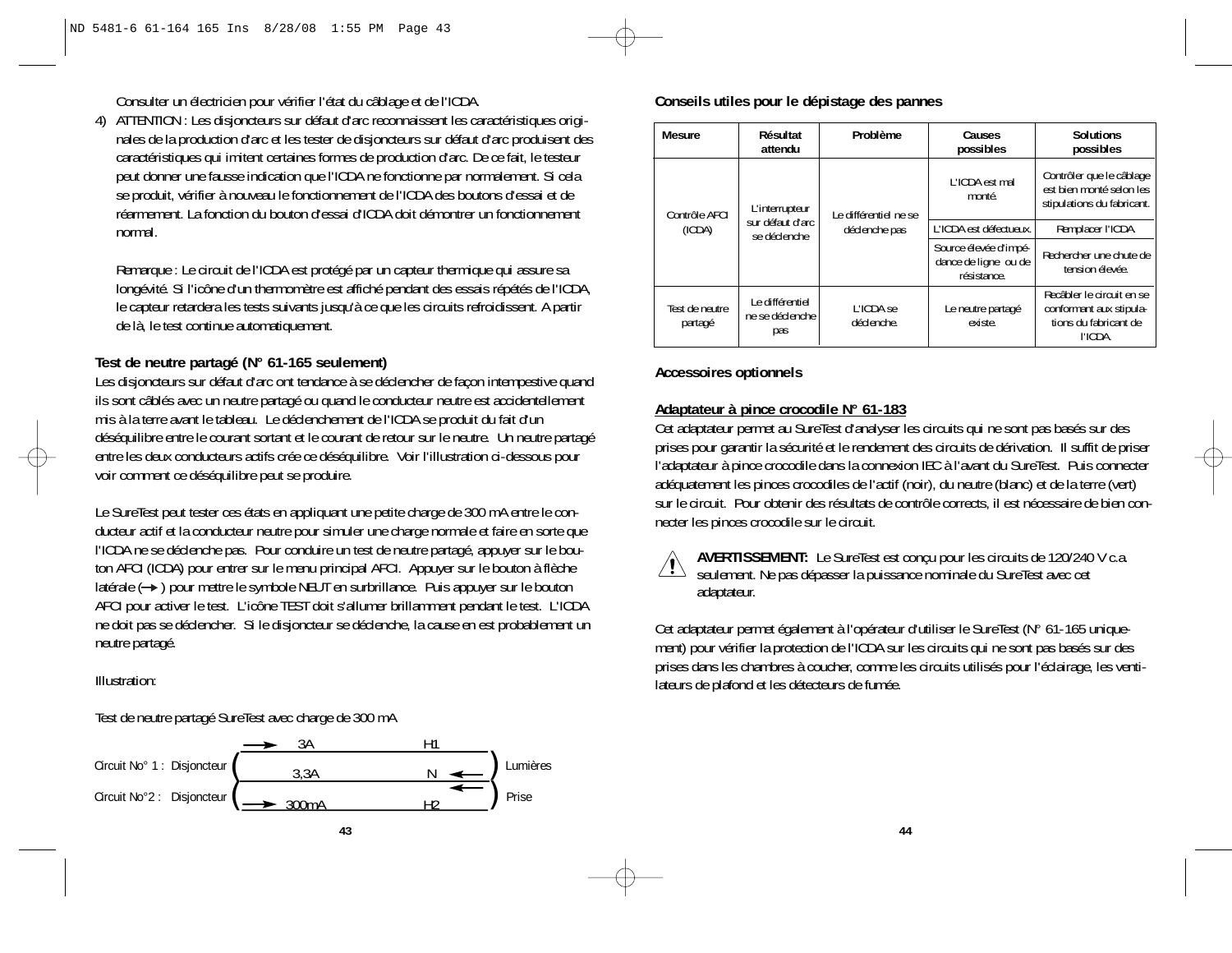### **Adaptateur de continuité de terre N° 61-175**

Cet adaptateur permet à l'opérateur de vérifier qu'une armoire ou un châssis de matériel a été adéquatement métallisé à la terre du circuit. Priser le SureTest dans l'adaptateur de continuité de terre isolera le SureTest de la terre électrique. Si le matériel est correctement mis à la terre, le fait de connecter la pince crocodile de l'adaptateur de continuité de terre à l'armoire ou au châssis de matériel doit assurer un chemin à la terre et en conséquence un état de câblage normal sur le SureTest.

Une fois l'adaptateur de continuité de terre connecté, le SureTest peut être utilisé pour mesurer l'impédance de terre de l'armoire ou du châssis de matériel en remontant jusqu'au tableau. Voir la partie consacrée aux Mesures d'impédance de ligne en ce qui concerne les instructions de test de l'impédance de terre.

Cet adaptateur permet également de contrôler des prises à différentiel sur les circuits bifilaires. Connecter la pince crocodile de l'adaptateur à une terre, telle une canalisation métallique d'eau ou de gaz avant de tester Le différentiel.

#### **Adaptateur de terre isolé N° 61-176**

Cet adaptateur permet à l'opérateur de vérifier qu'une prise est complètement isolée de la terre du circuit qui est métallisé à d'autres dispositifs du circuit de dérivation. Tester l'impédance de la prise et enregistrer la valeur on ohms. (Voir la section du le contrôle de l'impédance de ligne pour davantage de détails sur la façon d'obtenir la valeur d'impédance de terre). Retirer le SureTest et le priser dans l'adaptateur de terre isolé. Fixer la pince crocodile à la vis médiane de prise ou à la boîte de jonction métallique puis réintroduire le SureTest dans la prise et noter la valeur en ohms.

L'adaptateur de terre isolé crée un passage parallèle vers la terre, lequel produit une lecture d'impédance de terre plus faible sur l'adaptateur par rapport à la prise avec la terre isolée. Si les deux lectures sont identiques, c'est que la prise ne possède pas de terre isolée. Si la lecture relevée à l'aide de l'adaptateur de terre isolé est inférieur, c'est que la prise a une terre isolée.

#### **Entretien**

Nettoyez le boîtier avec un chiffon humidifié avec du détergent doux. N'utilisez pas de produits abrasifs ni de solvants.

# **Entretien-dépannage et pièces de rechange :**

Cet appareil ne comporte pas de pièces réparables par l'utilisateur. Pour tout renseignement sur l'entretien-dépannage, appeler le service clientèle au 877 201-9005 ou rendez-vous sur notre site Internet à www.testersandmeters.com,

L'adresse pour les réparations est :

IDEAL INDUSTRIES, INC. Attention: Repair Dept. 1000 Park Ave. Sycamore, IL 60178

#### **Caractéristiques générales**

Caractéristiques Description Affichage ODEL de 128 x 64 avec rétroéclairage Actualisation de l'affichage de tension Moins de 2,5 fois/seconde. Indication de dépassement sur toutes Affiche « OL » les fonctions Environnement de fonctionnement,

Altitude : 2000 m (6561,7 pi )

Humidité relative 0°C à 50°C (32°F à 122°F) à <80 % HR Environnement de stockage : 0°C à 50°C (32°F à 122°F) à <80 % HR Construction du boîtier : ABS UL conditions normales 94V/0/5VA Dimensions : 162 mm (Longueur) x 76 mm (Largeur) x 36 mm (Profondeur) (6,4 x 3 x 1,4 po) Poids : 267 g (9,4 oz) Sécurité : UL61010B-1, Cat III-300 V UL-1436 pour ICDA, différentiel et prise



Accessoires : Comprend un adaptateur de fiche de 30 cm (1 pi), un étui de transport et un manuel d'instructions. Adaptateur de pince crocodile optionnel disponible.

# $\Box$  Double isolation

L'appareil a été évalué et il est conforme à la catégorie d'isolation III (catégorie de surtension III). Degré 2 de pollution en conformité avec IEC-644. Utilisation à l'intérieur.